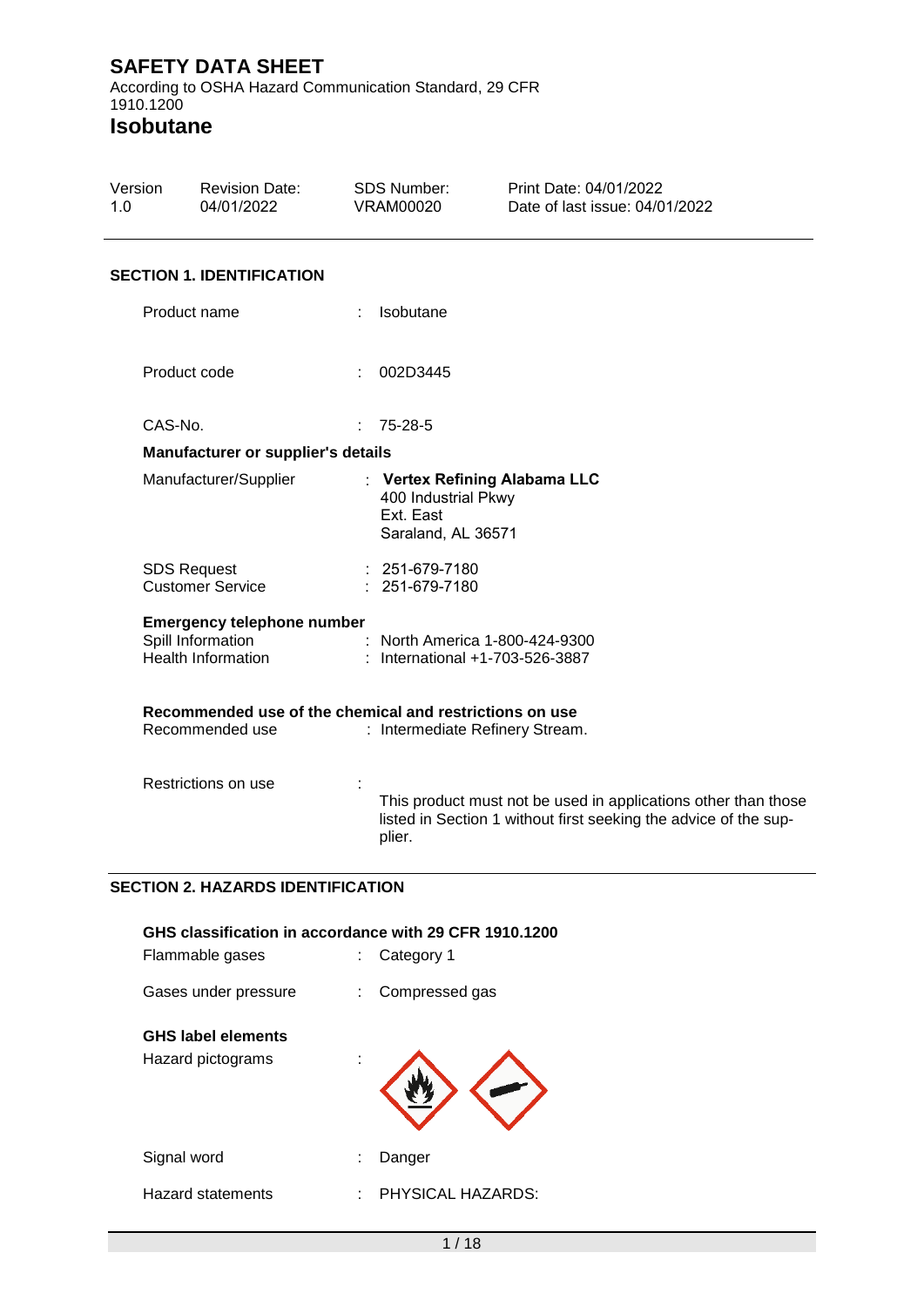According to OSHA Hazard Communication Standard, 29 CFR 1910.1200

**Isobutane**

| Version<br>1.0                                                                                                                                                                                                                                                                                                                                                                                                           | <b>Revision Date:</b><br>04/01/2022                                                                                            | <b>SDS Number:</b><br><b>VRAM00020</b> | Print Date: 04/01/2022<br>Date of last issue: 04/01/2022                                                                                                                                                                                             |  |  |  |
|--------------------------------------------------------------------------------------------------------------------------------------------------------------------------------------------------------------------------------------------------------------------------------------------------------------------------------------------------------------------------------------------------------------------------|--------------------------------------------------------------------------------------------------------------------------------|----------------------------------------|------------------------------------------------------------------------------------------------------------------------------------------------------------------------------------------------------------------------------------------------------|--|--|--|
|                                                                                                                                                                                                                                                                                                                                                                                                                          |                                                                                                                                | <b>HEALTH HAZARDS:</b>                 | H220 Extremely flammable gas.<br>H280 Contains gas under pressure; may explode if heated.<br>Not classified as a health hazard under GHS criteria.<br><b>ENVIRONMENTAL HAZARDS:</b><br>Not classified as an environmental hazard under GHS criteria. |  |  |  |
|                                                                                                                                                                                                                                                                                                                                                                                                                          | Precautionary statements                                                                                                       | <b>Prevention:</b>                     | P102 Keep out of reach of children.<br>P210 Keep away from heat, hot surfaces, sparks, open flames<br>and other ignition sources. No smoking.<br>P243 Take precautionary measures against static discharge.                                          |  |  |  |
|                                                                                                                                                                                                                                                                                                                                                                                                                          |                                                                                                                                | <b>Response:</b><br>stopped safely.    | P377 Leaking gas fire: Do not extinguish, unless leak can be<br>P381 Eliminate all ignition sources if safe to do so.                                                                                                                                |  |  |  |
|                                                                                                                                                                                                                                                                                                                                                                                                                          |                                                                                                                                | Storage:<br>place.                     | P410 + P403 Protect from sunlight. Store in a well-ventilated                                                                                                                                                                                        |  |  |  |
|                                                                                                                                                                                                                                                                                                                                                                                                                          |                                                                                                                                | Disposal:<br>No precautionary phrases. |                                                                                                                                                                                                                                                      |  |  |  |
|                                                                                                                                                                                                                                                                                                                                                                                                                          | Other hazards which do not result in classification                                                                            |                                        |                                                                                                                                                                                                                                                      |  |  |  |
| Vapours are heavier than air. Vapours may travel across the ground and reach remote ignition<br>sources causing a flashback fire danger.<br>High gas concentrations will displace available air; unconsciousness and death may occur sud-<br>denly from lack of oxygen.<br>Exposure to rapidly expanding gases may cause frost burns to eyes and/or skin.<br>This material has the potential to be a static accumulator. |                                                                                                                                |                                        |                                                                                                                                                                                                                                                      |  |  |  |
| Even with proper grounding and bonding, this material can still accumulate an electrostatic<br>charge.<br>If sufficient charge is allowed to accumulate, electrostatic discharge and ignition of flammable air-<br>vapour mixtures can occur.                                                                                                                                                                            |                                                                                                                                |                                        |                                                                                                                                                                                                                                                      |  |  |  |
|                                                                                                                                                                                                                                                                                                                                                                                                                          | inhalation may result in unconsciousness and death.<br>The classification of this material is based on OSHA HCS 2012 criteria. |                                        | Breathing of high vapour concentrations may cause central nervous system (CNS) depression<br>resulting in dizziness, light-headedness, headache, nausea and loss of coordination. Continued                                                          |  |  |  |
|                                                                                                                                                                                                                                                                                                                                                                                                                          | <b>SECTION 3. COMPOSITION/INFORMATION ON INGREDIENTS</b>                                                                       |                                        |                                                                                                                                                                                                                                                      |  |  |  |
|                                                                                                                                                                                                                                                                                                                                                                                                                          | Substance / Mixture                                                                                                            | Substance                              |                                                                                                                                                                                                                                                      |  |  |  |

| Chemical nature | Streams obtained from crude oil distillation, cracking process-<br>es and other tail gases, containing saturated and/or olefinic |
|-----------------|----------------------------------------------------------------------------------------------------------------------------------|
|                 | hydrocarbons mainly in the range C2 to C5 including liquefied                                                                    |
|                 | gases, predominantly propane and butane.                                                                                         |

#### **Hazardous components**

| $^{19}$<br>name<br>;hemıcal<br>W/W)<br>No.<br>`oncentration<br>w<br>ுப∨ப∟ |  |  |  |  |
|---------------------------------------------------------------------------|--|--|--|--|
|---------------------------------------------------------------------------|--|--|--|--|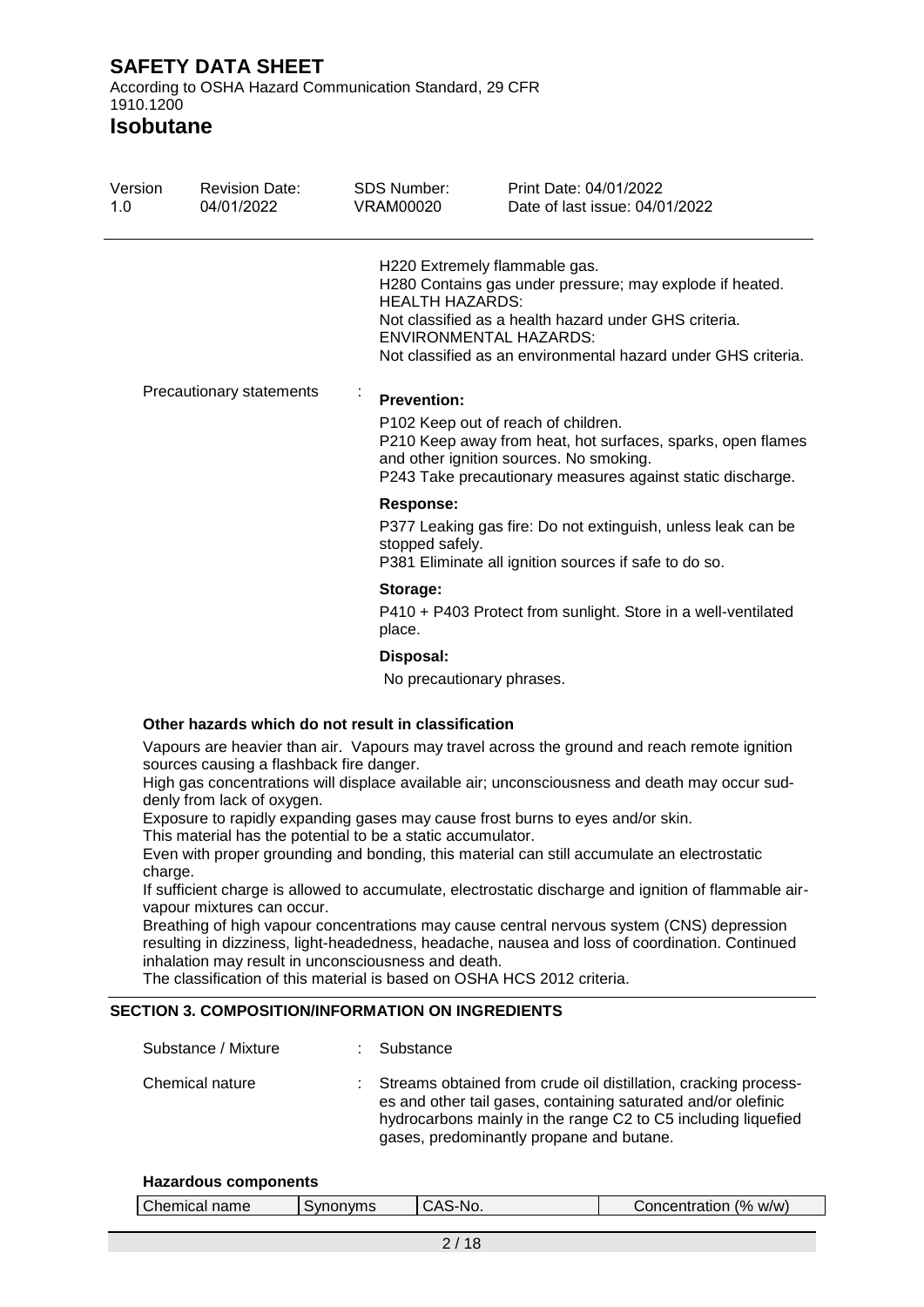According to OSHA Hazard Communication Standard, 29 CFR 1910.1200

| Version<br>1.0 | <b>Revision Date:</b><br>04/01/2022                               | <b>SDS Number:</b><br><b>VRAM00020</b> |                                                 | Print Date: 04/01/2022<br>Date of last issue: 04/01/2022                                                         |                                                                                                                                                                                                                                                                                                                                                                                            |
|----------------|-------------------------------------------------------------------|----------------------------------------|-------------------------------------------------|------------------------------------------------------------------------------------------------------------------|--------------------------------------------------------------------------------------------------------------------------------------------------------------------------------------------------------------------------------------------------------------------------------------------------------------------------------------------------------------------------------------------|
|                | isobutane                                                         | isobutane<br>(Gas)                     | 75-28-5                                         |                                                                                                                  | 100                                                                                                                                                                                                                                                                                                                                                                                        |
|                | <b>Further information</b>                                        |                                        |                                                 |                                                                                                                  |                                                                                                                                                                                                                                                                                                                                                                                            |
|                | Contains:                                                         |                                        |                                                 |                                                                                                                  |                                                                                                                                                                                                                                                                                                                                                                                            |
|                | Chemical name                                                     | Identification number                  |                                                 | Concentration [%]                                                                                                |                                                                                                                                                                                                                                                                                                                                                                                            |
|                | butane                                                            | 106-97-8, 203-448-7                    |                                                 | $0 - 15$                                                                                                         |                                                                                                                                                                                                                                                                                                                                                                                            |
|                | propane                                                           | 74-98-6, 200-827-9                     |                                                 | $0 - 5$                                                                                                          |                                                                                                                                                                                                                                                                                                                                                                                            |
|                |                                                                   |                                        |                                                 |                                                                                                                  |                                                                                                                                                                                                                                                                                                                                                                                            |
|                | <b>SECTION 4. FIRST-AID MEASURES</b>                              |                                        |                                                 |                                                                                                                  |                                                                                                                                                                                                                                                                                                                                                                                            |
|                | General advice                                                    |                                        | conditions.                                     |                                                                                                                  | Not expected to be a health hazard when used under normal                                                                                                                                                                                                                                                                                                                                  |
|                | If inhaled                                                        |                                        |                                                 | Call emergency number for your location / facility.<br>the nearest medical facility.                             | Remove to fresh air. Do not attempt to rescue the victim un-<br>less proper respiratory protection is worn. If the victim has<br>difficulty breathing or tightness of the chest, is dizzy, vomiting,<br>or unresponsive, give 100% oxygen with rescue breathing or<br>Cardio-Pulmonary Resuscitation as required and transport to                                                          |
|                | In case of skin contact                                           | ment.                                  | rinsing with warm water.                        | ter and follow by washing with soap if available.<br>If persistent irritation occurs, obtain medical attention.  | Remove contaminated clothing. Flush exposed area with wa-<br>In the event of frostbite, slowly warm the exposed area by<br>Transport to the nearest medical facility for additional treat-                                                                                                                                                                                                 |
|                | In case of eye contact                                            | rinsing.<br>ment.                      |                                                 | Flush eye with copious quantities of water.<br>If persistent irritation occurs, obtain medical attention.        | Remove contact lenses, if present and easy to do. Continue<br>Slowly warm the exposed area by rinsing with warm water.<br>Transport to the nearest medical facility for additional treat-                                                                                                                                                                                                  |
|                | If swallowed                                                      |                                        | immediately.                                    | In the unlikely event of ingestion, obtain medical attention                                                     |                                                                                                                                                                                                                                                                                                                                                                                            |
|                | Most important symptoms<br>and effects, both acute and<br>delayed | death.                                 | and/or difficulty breathing.<br>rative cooling. | headedness, headache, nausea and loss of coordination.<br>Continued inhalation may result in unconsciousness and | Respiratory irritation signs and symptoms may include a tem-<br>porary burning sensation of the nose and throat, coughing,<br>Breathing of high vapour concentrations may cause central<br>nervous system (CNS) depression resulting in dizziness, light-<br>Rapid release of gases which are liquids under pressure may<br>cause frost burns of exposed tissues (skin, eye) due to evapo- |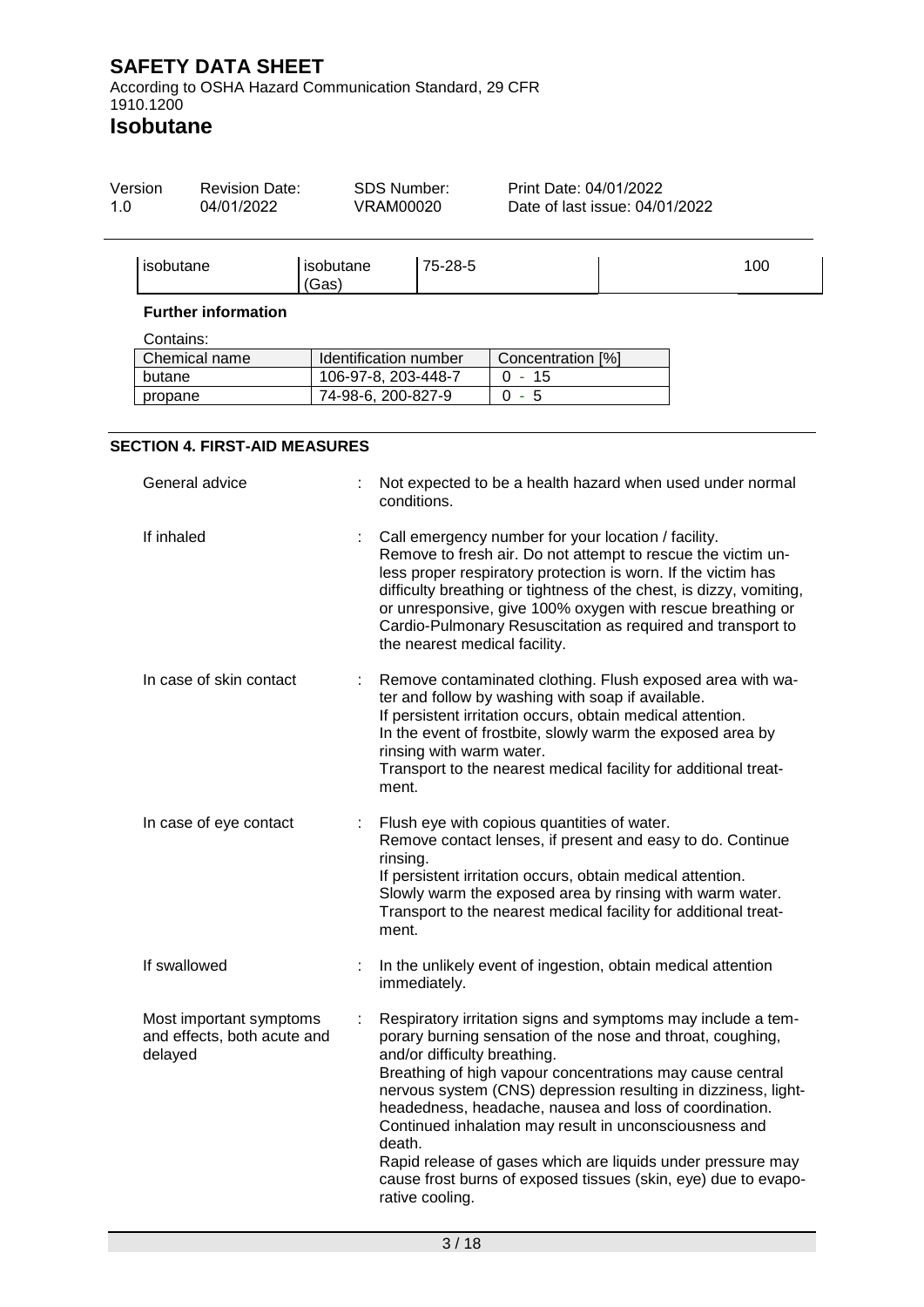**Isobutane**

| Version<br>1.0 | <b>Revision Date:</b><br>04/01/2022                                              |  | <b>SDS Number:</b><br>VRAM00020    | Print Date: 04/01/2022<br>Date of last issue: 04/01/2022                                                                                                      |
|----------------|----------------------------------------------------------------------------------|--|------------------------------------|---------------------------------------------------------------------------------------------------------------------------------------------------------------|
|                | Protection of first-aiders                                                       |  | incident, injury and surroundings. | When administering first aid, ensure that you are wearing the<br>appropriate personal protective equipment according to the                                   |
|                | Indication of any immediate<br>medical attention and special<br>treatment needed |  | Treat symptomatically.             | IMMEDIATE TREATMENT IS EXTREMELY IMPORTANT!<br>Artificial respiration and/or oxygen may be necessary.<br>Call a doctor or poison control center for guidance. |
|                |                                                                                  |  | fects. Consider: oxygen therapy.   | Potential for cardiac sensitisation, particularly in abuse situa-<br>tions. Hypoxia or negative inotropes may enhance these ef-                               |

## **SECTION 5. FIRE-FIGHTING MEASURES**

| Suitable extinguishing media                     | ÷      | Shut off supply. If not possible and no risk to surroundings, let<br>the fire burn itself out.<br>Dry chemical<br>Carbon dioxide (CO2)<br>Keep containers and surroundings cool with water spray.<br>Large fires should only be fought by properly trained fire fight-<br>ers.                                                                                          |
|--------------------------------------------------|--------|-------------------------------------------------------------------------------------------------------------------------------------------------------------------------------------------------------------------------------------------------------------------------------------------------------------------------------------------------------------------------|
| Unsuitable extinguishing<br>media                |        | Do not use direct water jets on the burning product as they<br>could cause a steam explosion and spread of the fire.<br>Simultaneous use of foam and water on the same surface is<br>to be avoided as water destroys the foam.                                                                                                                                          |
| Specific hazards during fire-<br>fighting        | ÷      | Hazardous combustion products may include:<br>Carbon monoxide may be evolved if incomplete combustion<br>occurs.<br>Unidentified organic and inorganic compounds.<br>Contents are under pressure and can explode when exposed<br>to heat or flames.<br>Sustained fire attack on vessels may result in a Boiling Liquid<br>Expanding Vapor Explosion (BLEVE).            |
| Specific extinguishing meth-<br>ods              | ÷      | Use extinguishing measures that are appropriate to local cir-<br>cumstances and the surrounding environment.                                                                                                                                                                                                                                                            |
| Further information                              |        | Clear fire area of all non-emergency personnel.<br>Keep adjacent containers cool by spraying with water.<br>If possible remove containers from the danger zone.<br>If the fire cannot be extinguished the only course of action is<br>to evacuate immediately.                                                                                                          |
| Special protective equipment<br>for firefighters | $\sim$ | Proper protective equipment including chemical resistant<br>gloves are to be worn; chemical resistant suit is indicated if<br>large contact with spilled product is expected. Self-Contained<br>Breathing Apparatus must be worn when approaching a fire in<br>a confined space. Select fire fighter's clothing approved to<br>relevant Standards (e.g. Europe: EN469). |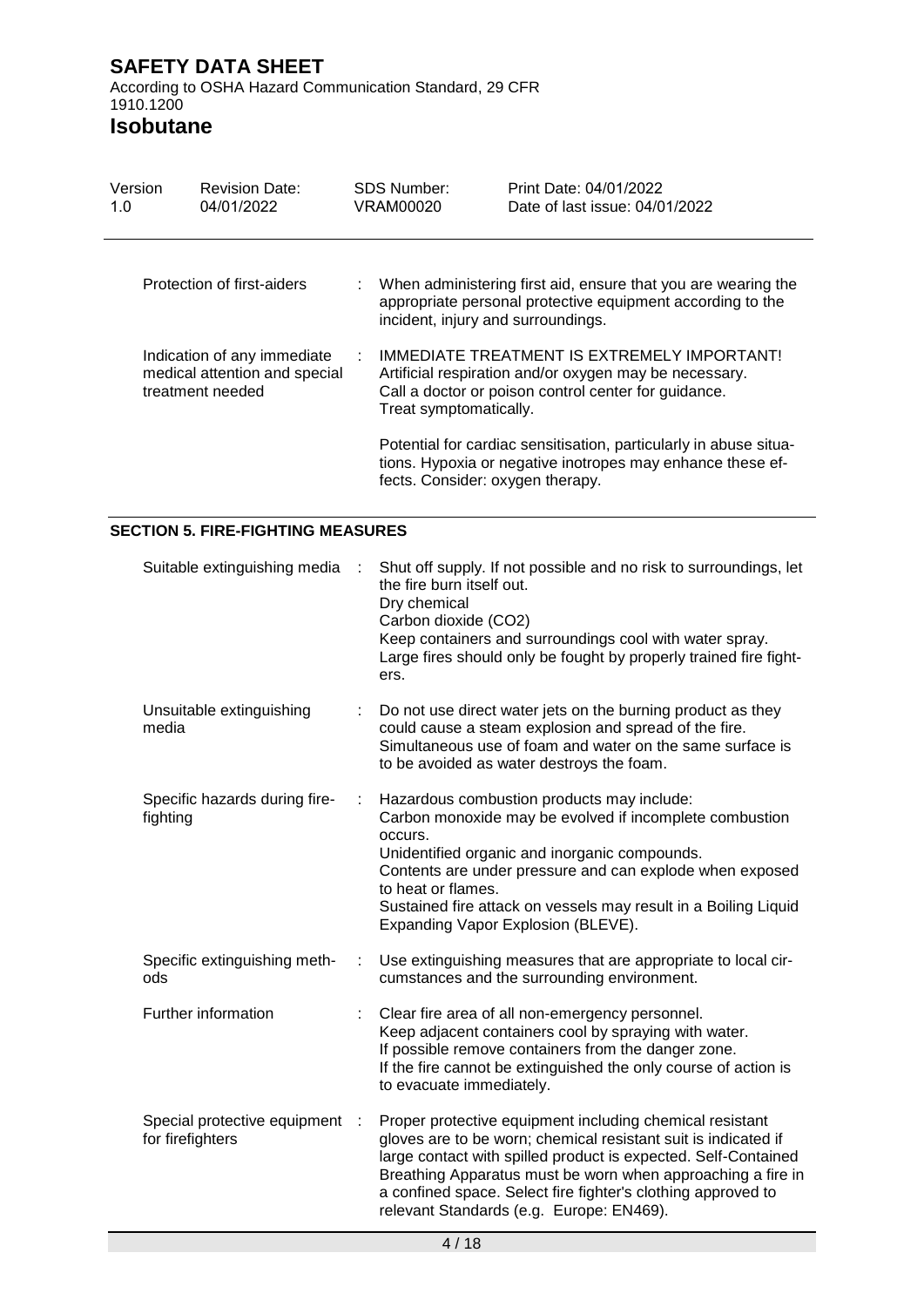**Isobutane**

| Version | <b>Revision Date:</b> | SDS Number: | Print Date: 04/01/2022         |
|---------|-----------------------|-------------|--------------------------------|
| 1.0     | 04/01/2022            | VRAM00020   | Date of last issue: 04/01/2022 |

### **SECTION 6. ACCIDENTAL RELEASE MEASURES**

| Personal precautions, protec- :<br>tive equipment and emer-<br>gency procedures |   | Shut off leaks, if possible without personal risks. Remove all<br>possible sources of ignition in the surrounding area and evac-<br>uate all personnel. Attempt to disperse the gas or to direct its<br>flow to a safe location for example by using fog sprays. Take<br>precautionary measures against static discharge. Ensure elec-<br>trical continuity by bonding and grounding (earthing) all<br>equipment. Monitor area with combustible gas meter.<br>Vapour may form an explosive mixture with air.<br>Test atmosphere for flammable gas concentrations to ensure<br>safe working conditions before personnel are allowed to enter<br>the area. |
|---------------------------------------------------------------------------------|---|----------------------------------------------------------------------------------------------------------------------------------------------------------------------------------------------------------------------------------------------------------------------------------------------------------------------------------------------------------------------------------------------------------------------------------------------------------------------------------------------------------------------------------------------------------------------------------------------------------------------------------------------------------|
| Environmental precautions                                                       |   | Use appropriate containment to avoid environmental contami-<br>nation.<br>Risk of explosion. Inform the emergency services if product<br>enters surface water drains.                                                                                                                                                                                                                                                                                                                                                                                                                                                                                    |
| Methods and materials for<br>containment and cleaning up                        | ÷ | Allow to evaporate.<br>Attempt to disperse the gas or to direct its flow to a safe loca-<br>tion, for example by using fog sprays.<br>Take precautionary measures against static discharges.                                                                                                                                                                                                                                                                                                                                                                                                                                                             |
|                                                                                 |   | Avoid contact with skin, eyes and clothing.<br>Evacuate the area of all non-essential personnel.<br>Ventilate contaminated area thoroughly.<br>If contamination of site occurs remediation may require spe-<br>cialist advice.<br>Take precautionary measures against static discharges.<br>Ensure electrical continuity by bonding and grounding (earth-<br>ing) all equipment.<br>Observe all relevant local and international regulations.                                                                                                                                                                                                            |
| Additional advice                                                               |   | : For guidance on selection of personal protective equipment<br>see Chapter 8 of this Safety Data Sheet.<br>Notify authorities if any exposure to the general public or the<br>environment occurs or is likely to occur.<br>For guidance on disposal of spilled material see Chapter 13 of<br>this Safety Data Sheet.<br>Vapour may form an explosive mixture with air.<br>Risk of explosion. Inform the emergency services if product<br>enters surface water drains.                                                                                                                                                                                   |

### **SECTION 7. HANDLING AND STORAGE**

| Technical measures | : Avoid breathing of or direct contact with material. Only use in<br>well ventilated areas. Wash thoroughly after handling. For |
|--------------------|---------------------------------------------------------------------------------------------------------------------------------|
|                    | guidance on selection of personal protective equipment see<br>Chapter 8 of this Safety Data Sheet.                              |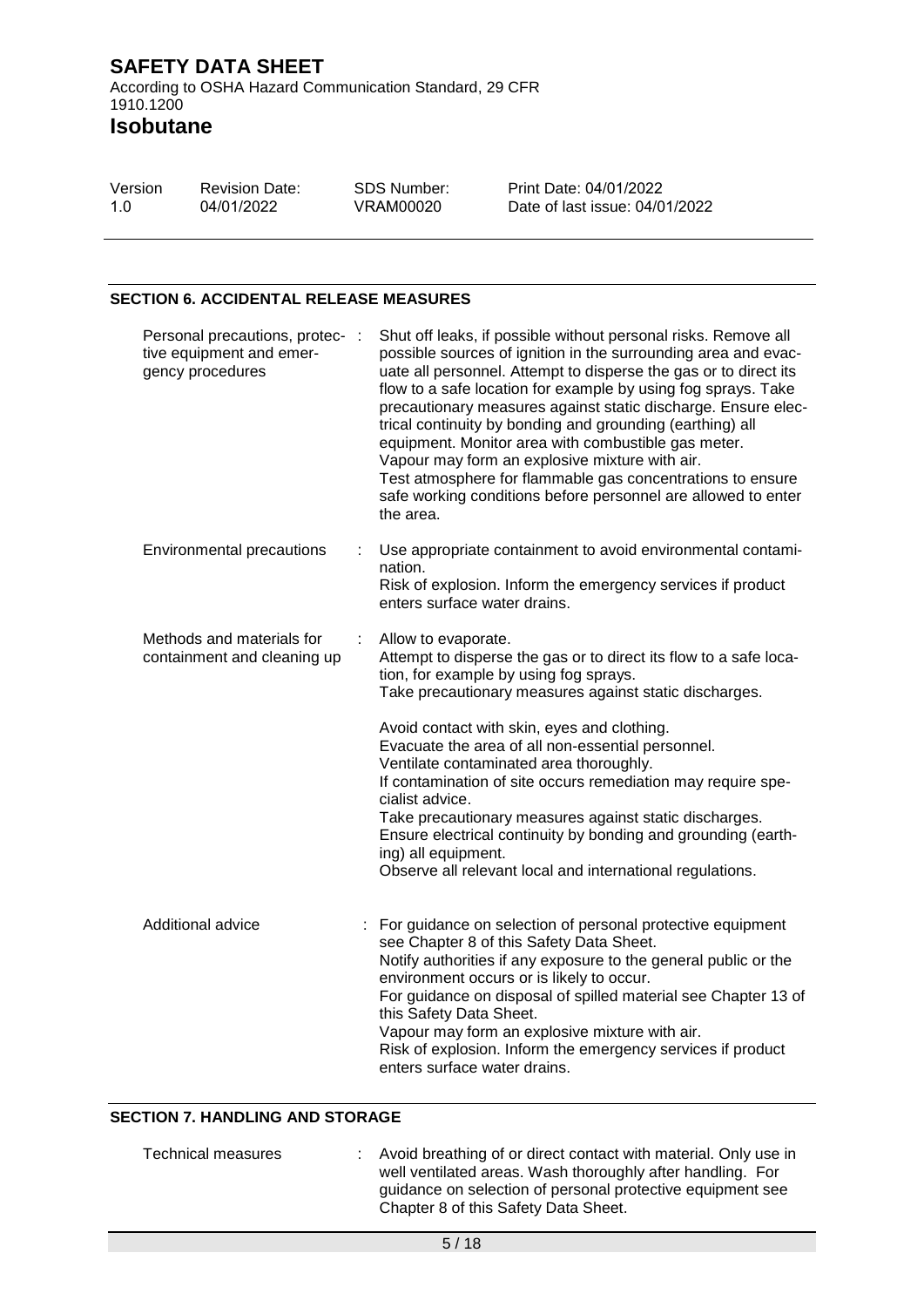According to OSHA Hazard Communication Standard, 29 CFR 1910.1200

| Version<br>1.0       | <b>Revision Date:</b><br>04/01/2022           | <b>SDS Number:</b><br><b>VRAM00020</b>                                                                                                               | Print Date: 04/01/2022<br>Date of last issue: 04/01/2022                                                                                                                                                                                                                                                                                                                                                                                                                                                                                                                                                                                                                                                                                                |
|----------------------|-----------------------------------------------|------------------------------------------------------------------------------------------------------------------------------------------------------|---------------------------------------------------------------------------------------------------------------------------------------------------------------------------------------------------------------------------------------------------------------------------------------------------------------------------------------------------------------------------------------------------------------------------------------------------------------------------------------------------------------------------------------------------------------------------------------------------------------------------------------------------------------------------------------------------------------------------------------------------------|
|                      |                                               | material.<br>laundering.<br>vapours, mists or aerosols.                                                                                              | Use the information in this data sheet as input to a risk as-<br>sessment of local circumstances to help determine appropri-<br>ate controls for safe handling, storage and disposal of this<br>Air-dry contaminated clothing in a well-ventilated area before<br>Use local exhaust ventilation if there is risk of inhalation of<br>Take precautionary measures against static discharges.                                                                                                                                                                                                                                                                                                                                                             |
|                      | Advice on safe handling                       | age facilities are followed.<br>sources. Avoid sparks.<br>trostatic discharge may cause fire.<br>Earth all equipment.<br>vapours, mists or aerosols. | Ensure that all local regulations regarding handling and stor-<br>This product is intended for use in closed systems only.<br>Extinguish any naked flames. Do not smoke. Remove ignition<br>Avoid prolonged or repeated contact with skin.<br>Electrostatic charges may be generated during pumping. Elec-<br>Use local exhaust ventilation if there is risk of inhalation of                                                                                                                                                                                                                                                                                                                                                                           |
| Avoidance of contact |                                               | Strong oxidising agents.                                                                                                                             |                                                                                                                                                                                                                                                                                                                                                                                                                                                                                                                                                                                                                                                                                                                                                         |
|                      | <b>Product Transfer</b>                       | trostatic discharge may cause fire.                                                                                                                  | Refer to guidance under Handling section. Do not use com-<br>pressed air for filling discharge or handling. Ensure electrical<br>continuity by bonding and grounding (earthing) all equipment.<br>Electrostatic charges may be generated during pumping. Elec-                                                                                                                                                                                                                                                                                                                                                                                                                                                                                          |
|                      | Further information on stor-<br>age stability | sure vessels or cylinders.<br>other strong oxidizers.                                                                                                | Store only in purpose-designed, appropriately labelled pres-<br>Must be stored in a well-ventilated area, away from sunlight,<br>ignition sources and other sources of heat.<br>Do not store near cylinders containing compressed oxygen or<br>Refer to section 15 for any additional specific legislation cov-<br>ering the packaging and storage of this product.                                                                                                                                                                                                                                                                                                                                                                                     |
|                      | Packaging material                            | GB, Neoprene (CR).                                                                                                                                   | Suitable material: For containers and container linings, use<br>materials specifically approved for use with this product., Ex-<br>amples of suitable materials are: PA-11, PEEK, PVDF, PTFE,<br>GRE (Epoxy), GRVE (vinyl ester), Viton (FKM), type F and<br>Unsuitable material: Some forms of cast iron., Examples of<br>materials to avoid are: ABS, polymethyl methacrylate<br>(PMMA), polyethylene (PE / HDPE), polypropylene (PP),<br>PVC, natural rubber (NR), Nitrile (NBR) ethylene propylene<br>rubber (EPDM), Butyl (IIR), Hypalon (CSM), polystyrene, pol-<br>yvinyl chloride (PVC), polyisobutylene., For containers and<br>container linings, aluminium should not be used if there is a<br>risk of caustic contamination of the product. |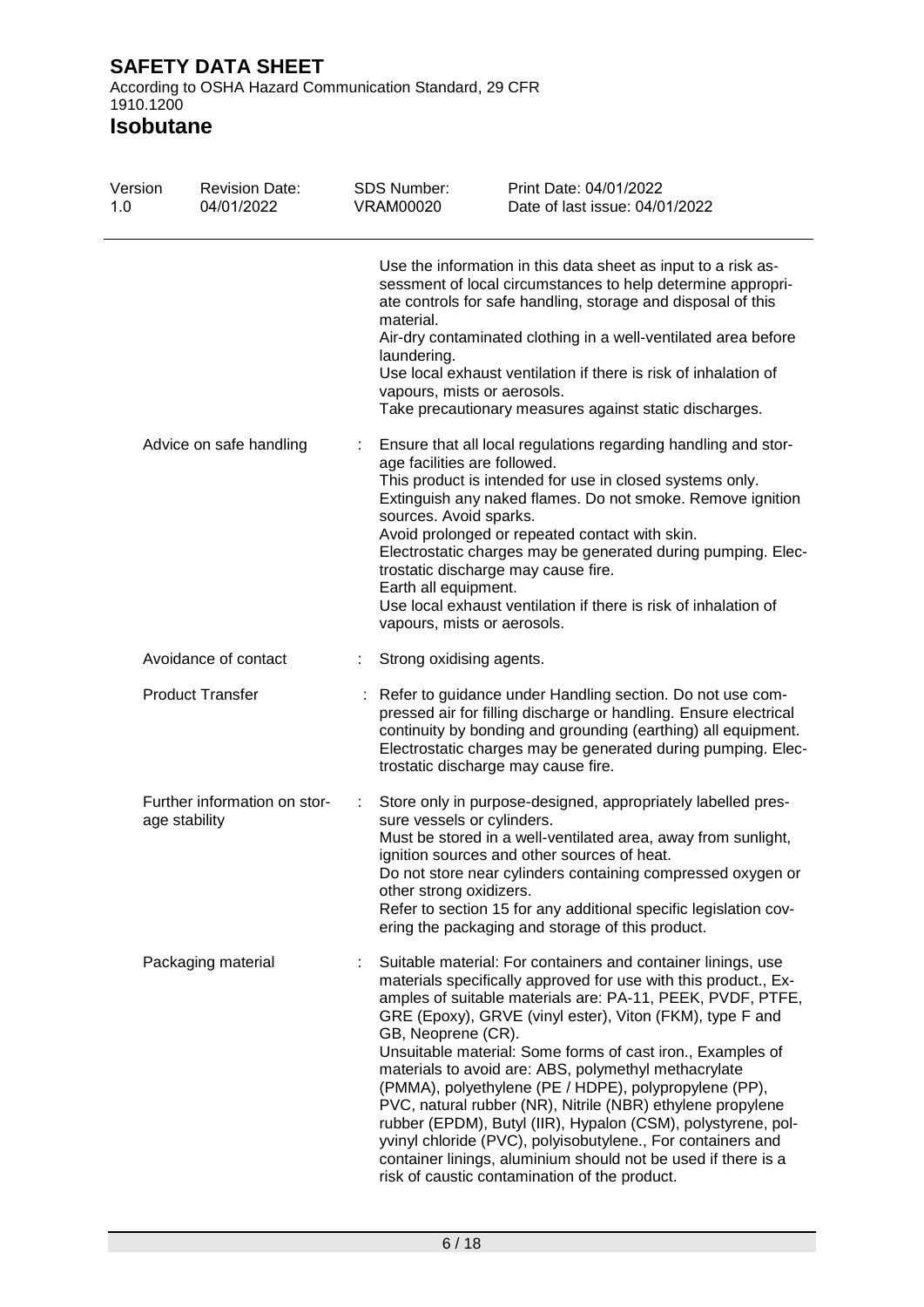# **Isobutane**

| Version<br>1.0  | <b>Revision Date:</b><br>04/01/2022 | <b>SDS Number:</b><br>VRAM00020      | Print Date: 04/01/2022<br>Date of last issue: 04/01/2022                                                                                                                                                                                                                                                                                                                          |
|-----------------|-------------------------------------|--------------------------------------|-----------------------------------------------------------------------------------------------------------------------------------------------------------------------------------------------------------------------------------------------------------------------------------------------------------------------------------------------------------------------------------|
|                 | Container Advice                    | tied, can contain explosive vapours. | : Do not cut, drill, grind, weld or perform similar operations on or<br>near containers. Containers, even those that have been emp-                                                                                                                                                                                                                                               |
| Specific use(s) |                                     | on Static Electricity).              | : See additional references that provide safe handling practices<br>for liquids that are determined to be static accumulators:<br>American Petroleum Institute 2003 (Protection Against Igni-<br>tions Arising out of Static, Lightning and Stray Currents) or<br>National Fire Protection Agency 77 (Recommended Practices<br>IEC/TS 60079-32-1: Electrostatic hazards, guidance |

## **SECTION 8. EXPOSURE CONTROLS AND PERSONAL PROTECTION**

### **Components with workplace control parameters**

| Components       | CAS-No.  | Value type<br>(Form of | Control parame-<br>ters / Permissible | <b>Basis</b> |
|------------------|----------|------------------------|---------------------------------------|--------------|
|                  |          | exposure)              | concentration                         |              |
| <b>Isobutane</b> | 75-28-5  | <b>STEL</b>            | $1,000$ ppm                           | <b>ACGIH</b> |
| butane           | 106-97-8 | <b>STEL</b>            | 1,000 ppm                             | <b>ACGIH</b> |
| propane          | 74-98-6  | TWA                    | 1,000 ppm<br>1,800 mg/m3              | OSHA Z-1     |

### **Biological occupational exposure limits**

No biological limit allocated.

## **Monitoring Methods**

Monitoring of the concentration of substances in the breathing zone of workers or in the general workplace may be required to confirm compliance with an OEL and adequacy of exposure controls. For some substances biological monitoring may also be appropriate.

Validated exposure measurement methods should be applied by a competent person and samples analysed by an accredited laboratory.

Examples of sources of recommended exposure measurement methods are given below or contact the supplier. Further national methods may be available.

National Institute of Occupational Safety and Health (NIOSH), USA: Manual of Analytical Methods http://www.cdc.gov/niosh/

Occupational Safety and Health Administration (OSHA), USA: Sampling and Analytical Methods http://www.osha.gov/

Health and Safety Executive (HSE), UK: Methods for the Determination of Hazardous Substances http://www.hse.gov.uk/

Institut für Arbeitsschutz Deutschen Gesetzlichen Unfallversicherung (IFA) , Germany http://www.dguv.de/inhalt/index.jsp

L'Institut National de Recherche et de Securité, (INRS), France http://www.inrs.fr/accueil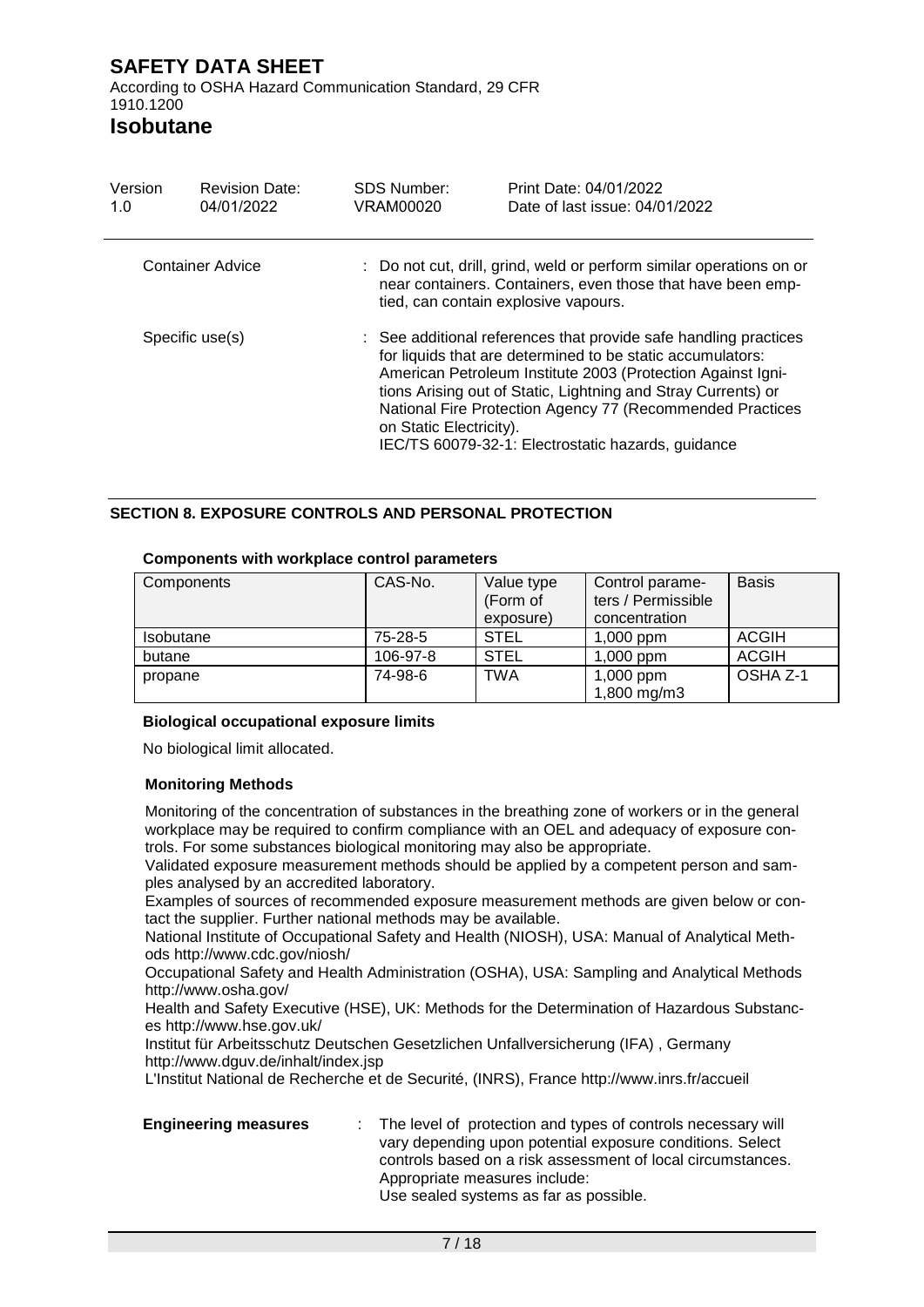| Version<br>1.0 | <b>Revision Date:</b><br>04/01/2022 | <b>SDS Number:</b><br><b>VRAM00020</b>                 | Print Date: 04/01/2022<br>Date of last issue: 04/01/2022                                                                                                                                                                                                                                                                                                                                                                                                                                                                                                                                                                                                                                                                                                                                                                                                                                         |
|----------------|-------------------------------------|--------------------------------------------------------|--------------------------------------------------------------------------------------------------------------------------------------------------------------------------------------------------------------------------------------------------------------------------------------------------------------------------------------------------------------------------------------------------------------------------------------------------------------------------------------------------------------------------------------------------------------------------------------------------------------------------------------------------------------------------------------------------------------------------------------------------------------------------------------------------------------------------------------------------------------------------------------------------|
|                |                                     |                                                        | Adequate explosion-proof ventilation to control airborne con-<br>centrations below the exposure guidelines/limits.<br>Local exhaust ventilation is recommended.<br>Eye washes and showers for emergency use.                                                                                                                                                                                                                                                                                                                                                                                                                                                                                                                                                                                                                                                                                     |
|                |                                     | <b>General Information:</b>                            |                                                                                                                                                                                                                                                                                                                                                                                                                                                                                                                                                                                                                                                                                                                                                                                                                                                                                                  |
|                |                                     | controls.<br>product.<br>nance.<br>subsequent recycle. | Always observe good personal hygiene measures, such as<br>washing hands after handling the material and before eating,<br>drinking, and/or smoking. Routinely wash work clothing and<br>protective equipment to remove contaminants. Discard con-<br>taminated clothing and footwear that cannot be cleaned.<br>Practice good housekeeping.<br>Define procedures for safe handling and maintenance of<br>Educate and train workers in the hazards and control<br>measures relevant to normal activities associated with this<br>Ensure appropriate selection, testing and maintenance of<br>equipment used to control exposure, e.g. personal protective<br>equipment, local exhaust ventilation.<br>Drain down system prior to equipment break-in or mainte-<br>Retain drain downs in sealed storage pending disposal or                                                                        |
|                | Personal protective equipment       |                                                        |                                                                                                                                                                                                                                                                                                                                                                                                                                                                                                                                                                                                                                                                                                                                                                                                                                                                                                  |
|                | Respiratory protection              | ÷.<br>ratus.                                           | If engineering controls do not maintain airborne concentra-<br>tions to a level which is adequate to protect worker health,<br>select respiratory protection equipment suitable for the spe-<br>cific conditions of use and meeting relevant legislation.<br>Check with respiratory protective equipment suppliers.<br>Where air-filtering respirators are unsuitable (e.g. airborne<br>concentrations are high, risk of oxygen deficiency, confined<br>space) use appropriate positive pressure breathing appa-<br>Where air-filtering respirators are suitable, select an appro-<br>priate combination of mask and filter.<br>All respiratory protection equipment and use must be in ac-<br>cordance with local regulations.<br>Respirator selection, use and maintenance should be in ac-<br>cordance with the requirements of the OSHA Respiratory<br>Protection Standard, 29 CFR 1910.134. |
|                | Hand protection                     |                                                        |                                                                                                                                                                                                                                                                                                                                                                                                                                                                                                                                                                                                                                                                                                                                                                                                                                                                                                  |
|                | <b>Remarks</b>                      |                                                        | Personal hygiene is a key element of effective hand care.<br>Gloves must only be worn on clean hands. After using<br>gloves, hands should be washed and dried thoroughly. Appli-<br>cation of a non-perfumed moisturizer is recommended. Glove<br>thickness is not a good predictor of glove resistance to a<br>chemical as it is dependent on the exact composition of the                                                                                                                                                                                                                                                                                                                                                                                                                                                                                                                      |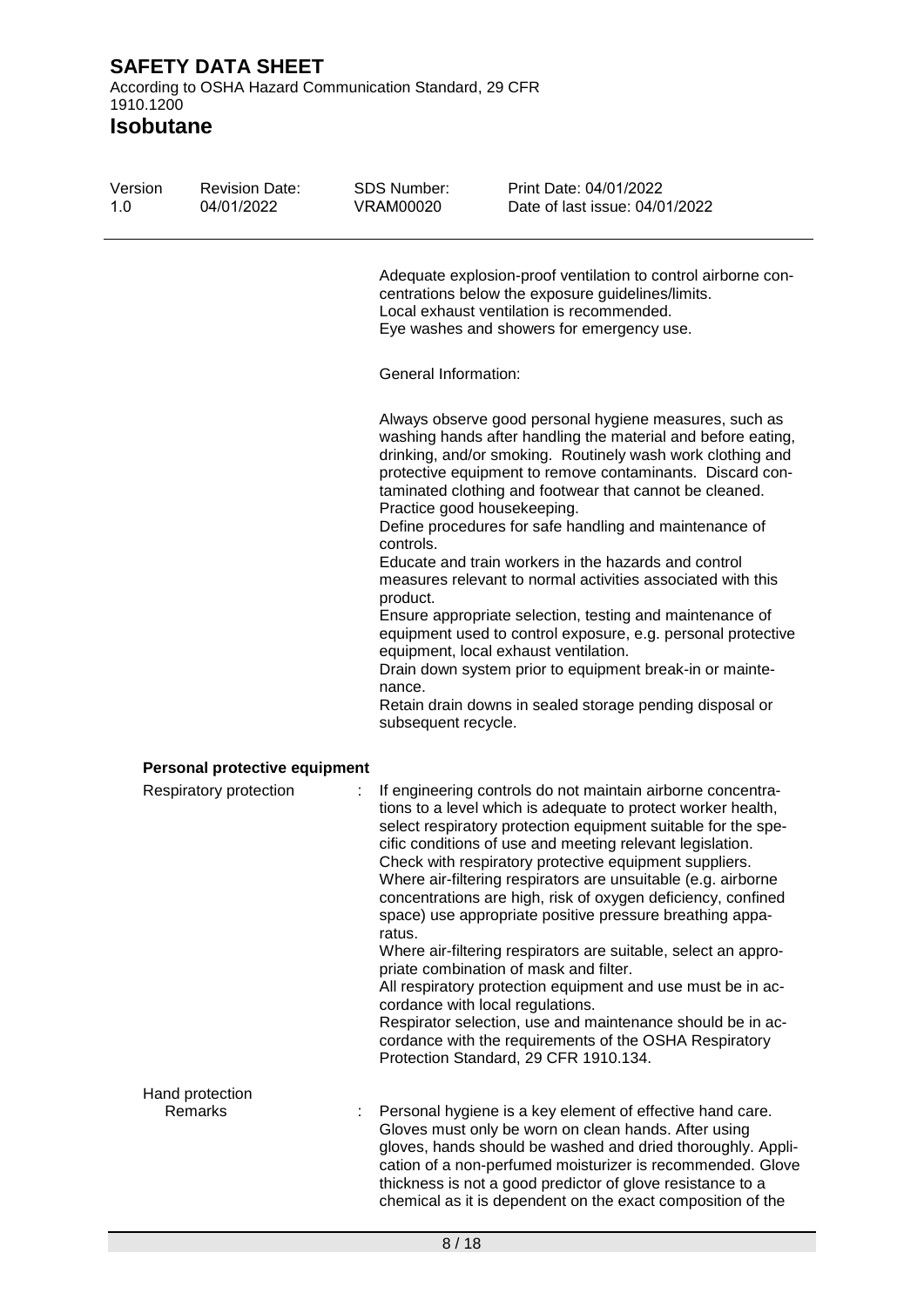According to OSHA Hazard Communication Standard, 29 CFR 1910.1200

| Version<br>1.0 | <b>Revision Date:</b><br>04/01/2022                 | <b>SDS Number:</b><br><b>VRAM00020</b> | Print Date: 04/01/2022<br>Date of last issue: 04/01/2022                                                                                                                                                                                                                                                                                                                                                                                                                                                              |
|----------------|-----------------------------------------------------|----------------------------------------|-----------------------------------------------------------------------------------------------------------------------------------------------------------------------------------------------------------------------------------------------------------------------------------------------------------------------------------------------------------------------------------------------------------------------------------------------------------------------------------------------------------------------|
|                |                                                     | rubber.                                | glove material. Suitability and durability of a glove is depend-<br>ent on usage, e.g. frequency and duration of contact, chemi-<br>cal resistance of glove material, dexterity. Always seek ad-<br>vice from glove suppliers. Contaminated gloves should be<br>replaced. Where hand contact with the product may occur the<br>use of gloves approved to relevant standards (e.g. Europe:<br>EN374, US: F739) made from the following materials may<br>provide suitable chemical protection. Neoprene rubber. Nitrile |
|                | Eye protection                                      |                                        | Wear safety glasses and face shield (preferably with a chin<br>guard) if splashes are likely to occur.                                                                                                                                                                                                                                                                                                                                                                                                                |
|                | Skin and body protection                            | apron.                                 | Chemical and cold resistant gloves/gauntlets, boots, and                                                                                                                                                                                                                                                                                                                                                                                                                                                              |
|                | Protective measures                                 |                                        | Personal protective equipment (PPE) should meet recom-<br>mended national standards. Check with PPE suppliers.                                                                                                                                                                                                                                                                                                                                                                                                        |
|                | <b>Environmental exposure controls</b>              |                                        |                                                                                                                                                                                                                                                                                                                                                                                                                                                                                                                       |
|                | General advice                                      | vapour.                                | : Local guidelines on emission limits for volatile substances<br>must be observed for the discharge of exhaust air containing                                                                                                                                                                                                                                                                                                                                                                                         |
|                | <b>SECTION 9. PHYSICAL AND CHEMICAL PROPERTIES</b>  |                                        |                                                                                                                                                                                                                                                                                                                                                                                                                                                                                                                       |
|                | Appearance                                          | Liquid under pressure.                 |                                                                                                                                                                                                                                                                                                                                                                                                                                                                                                                       |
| Colour         |                                                     | colourless                             |                                                                                                                                                                                                                                                                                                                                                                                                                                                                                                                       |
| Odour          |                                                     | Unstenched                             |                                                                                                                                                                                                                                                                                                                                                                                                                                                                                                                       |
|                | <b>Odour Threshold</b>                              | Data not available                     |                                                                                                                                                                                                                                                                                                                                                                                                                                                                                                                       |
| рH             |                                                     | Not applicable                         |                                                                                                                                                                                                                                                                                                                                                                                                                                                                                                                       |
|                | Freezing point                                      | -138 °C / -216 °F                      |                                                                                                                                                                                                                                                                                                                                                                                                                                                                                                                       |
| range          | Initial boiling point and boiling :                 | ca. -12 - -1 °C / 10 - 30 °F           |                                                                                                                                                                                                                                                                                                                                                                                                                                                                                                                       |
|                | Flash point                                         | ca. -104 °C / -155 °F                  |                                                                                                                                                                                                                                                                                                                                                                                                                                                                                                                       |
|                | Evaporation rate                                    | Data not available                     |                                                                                                                                                                                                                                                                                                                                                                                                                                                                                                                       |
|                | Flammability (solid, gas)                           | Extremely flammable.                   |                                                                                                                                                                                                                                                                                                                                                                                                                                                                                                                       |
|                | Upper explosion limit / upper<br>flammability limit | Typical 10 $\%$ (V)                    |                                                                                                                                                                                                                                                                                                                                                                                                                                                                                                                       |
|                | Lower explosion limit / Lower<br>flammability limit | Data not available                     |                                                                                                                                                                                                                                                                                                                                                                                                                                                                                                                       |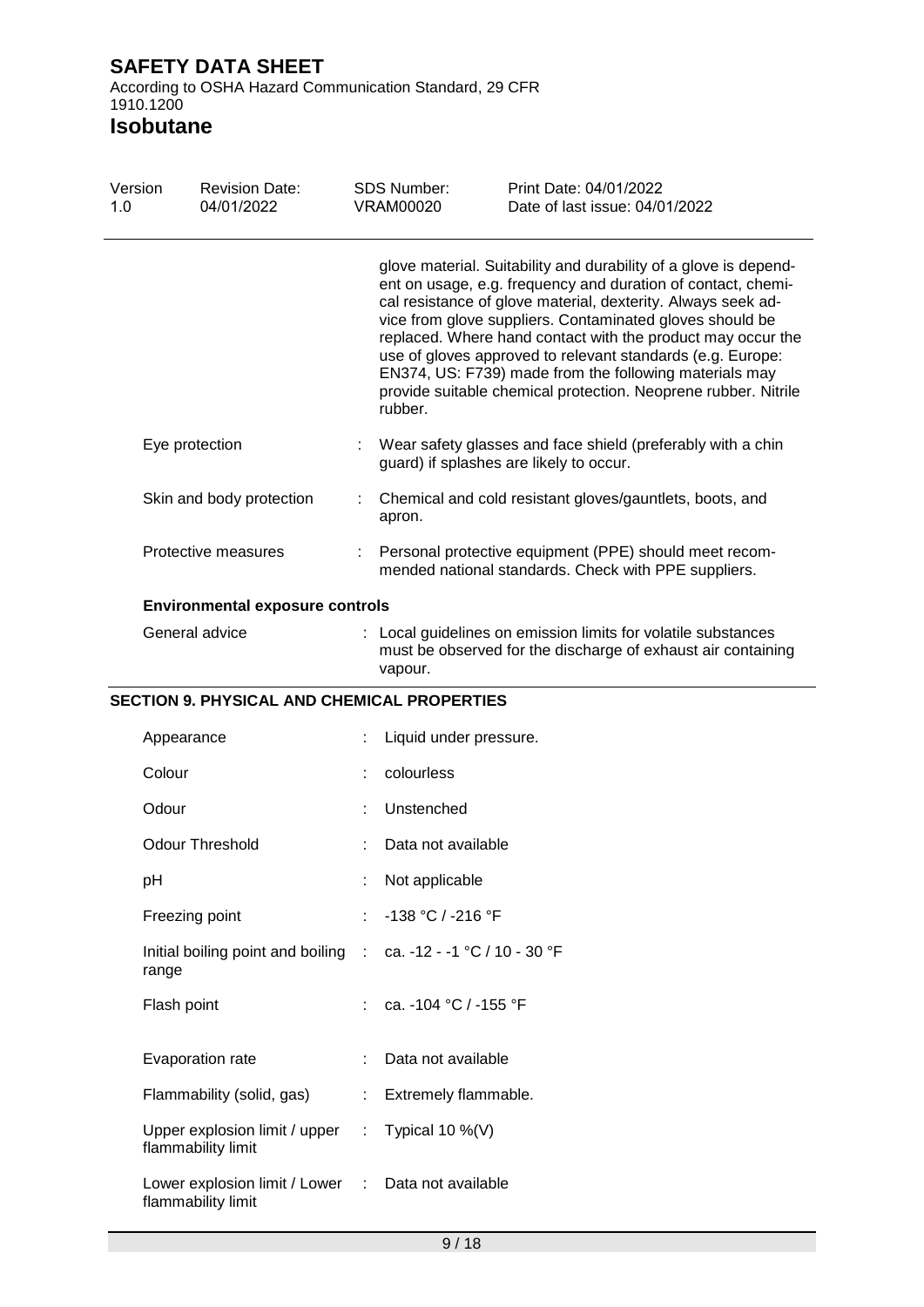According to OSHA Hazard Communication Standard, 29 CFR 1910.1200

**Isobutane**

| Version<br>1.0 |                 | <b>Revision Date:</b><br>04/01/2022 |               | <b>SDS Number:</b><br><b>VRAM00020</b> | Print Date: 04/01/2022<br>Date of last issue: 04/01/2022 |
|----------------|-----------------|-------------------------------------|---------------|----------------------------------------|----------------------------------------------------------|
|                |                 | Vapour pressure                     | ÷.            | 350 - 500 kPa (38.0 °C / 100.4 °F)     |                                                          |
|                |                 | Relative vapour density             |               | Data not available                     |                                                          |
|                |                 | Relative density                    |               | Data not available                     |                                                          |
|                | Density         |                                     |               |                                        | 500 - 600 kg/m3 (15.0 °C / 59.0 °F)                      |
|                | Solubility(ies) | Water solubility                    |               | negligible                             |                                                          |
|                |                 | Solubility in other solvents :      |               | Data not available                     |                                                          |
|                | octanol/water   | Partition coefficient: n-           |               | Data not available                     |                                                          |
|                |                 | Auto-ignition temperature           | $\mathcal{L}$ | $>$ 350 °C / $>$ 662 °F                |                                                          |
|                |                 | Decomposition temperature           | ÷             | Data not available                     |                                                          |
|                | Viscosity       | Viscosity, kinematic                |               | Data not available                     |                                                          |
|                |                 | <b>Explosive properties</b>         |               |                                        | Classification Code: NOT CLASS: Not classified           |

## **SECTION 10. STABILITY AND REACTIVITY**

| Reactivity                          |    | No, product will not become self-reactive.                                                |
|-------------------------------------|----|-------------------------------------------------------------------------------------------|
| Chemical stability                  |    | Stable under normal conditions of use.                                                    |
| tions                               |    | Possibility of hazardous reac- : No. Hazardous, exothermical polymerization cannot occur. |
| Conditions to avoid                 |    | Heat, open flames, sparks and flammable atmospheres.                                      |
|                                     |    | In certain circumstances product can ignite due to static elec-<br>tricity.               |
| Incompatible materials              | ÷. | Strong oxidising agents.                                                                  |
| Hazardous decomposition<br>products |    | Hazardous decomposition products are not expected to form<br>during normal storage.       |

## **SECTION 11. TOXICOLOGICAL INFORMATION**

| Basis for assessment | : Information given is based on product testing.              |
|----------------------|---------------------------------------------------------------|
|                      | Unless indicated otherwise, the data presented is representa- |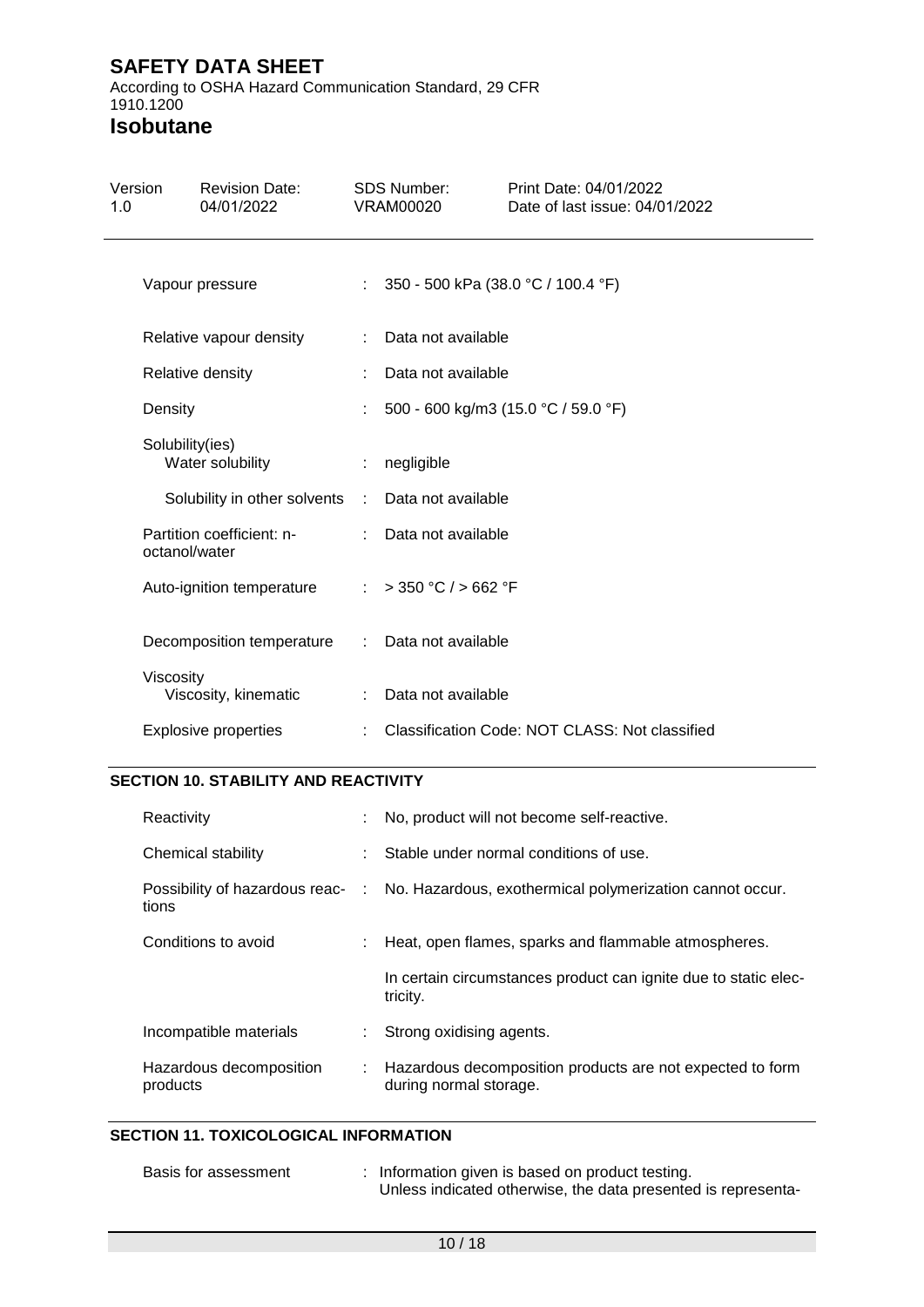## **Isobutane**

| Version | <b>Revision Date:</b> | SDS Number: | Print Date: 04/01/2022         |  |
|---------|-----------------------|-------------|--------------------------------|--|
| 1 N     | 04/01/2022            | VRAM00020   | Date of last issue: 04/01/2022 |  |

tive of the product as a whole, rather than for individual component(s).

#### **Information on likely routes of exposure**

Inhalation is the primary route of exposure although exposure may occur through skin or eye contact.

#### **Acute toxicity**

#### **Product:**

| Acute oral toxicity       | : Remarks: Not applicable                                                     |
|---------------------------|-------------------------------------------------------------------------------|
| Acute inhalation toxicity | : LC 50 (Rat): $> 20000$ ppmV<br>Exposure time: 4 h<br>Remarks: Low toxicity: |
| Acute dermal toxicity     | : Remarks: Not applicable                                                     |

#### **Skin corrosion/irritation**

#### **Product:**

Remarks: Not irritating to skin.

#### **Serious eye damage/eye irritation**

#### **Product:**

Remarks: Essentially non-irritating to eyes.

#### **Respiratory or skin sensitisation**

#### **Product:**

Remarks: Not a sensitiser. Based on available data, the classification criteria are not met.

#### **Germ cell mutagenicity**

#### **Product:**

: Remarks: Non mutagenic, Based on available data, the classification criteria are not met.

### **Carcinogenicity**

### **Product:**

Remarks: Not a carcinogen., Based on available data, the classification criteria are not met.

**IARC** No component of this product present at levels greater than or equal to 0.1% is identified as probable, possible or confirmed human carcinogen by IARC.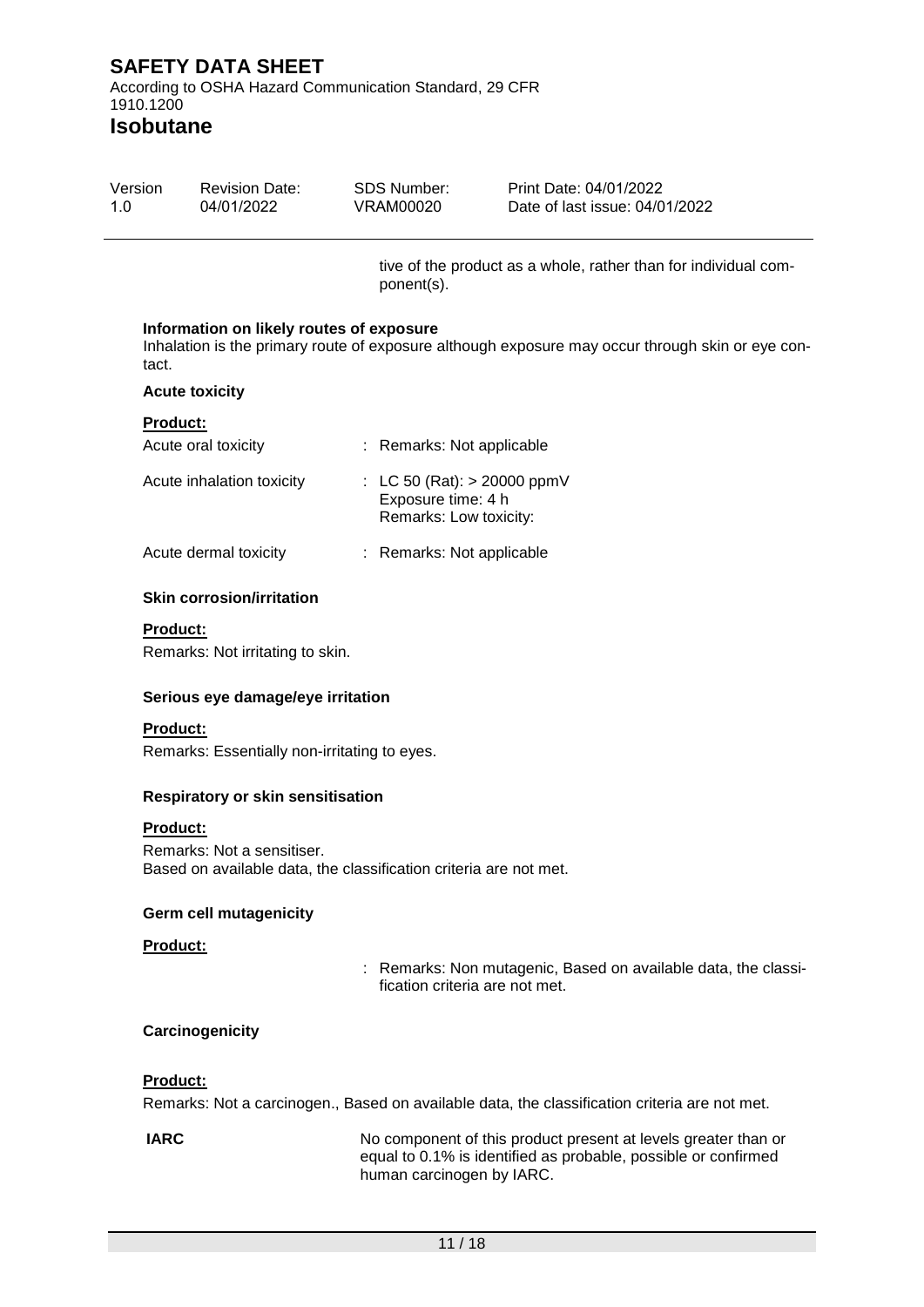**Isobutane**

| Version<br>1.0  | <b>Revision Date:</b><br>04/01/2022 | <b>SDS Number:</b><br>VRAM00020 | Print Date: 04/01/2022<br>Date of last issue: 04/01/2022                                                                           |
|-----------------|-------------------------------------|---------------------------------|------------------------------------------------------------------------------------------------------------------------------------|
| <b>OSHA</b>     |                                     |                                 | No component of this product present at levels greater than or<br>equal to 0.1% is on OSHA's list of regulated carcinogens.        |
| <b>NTP</b>      |                                     | by NTP.                         | No component of this product present at levels greater than or<br>equal to 0.1% is identified as a known or anticipated carcinogen |
| <b>Product:</b> | <b>Reproductive toxicity</b>        |                                 |                                                                                                                                    |
|                 |                                     |                                 | Remarks: Not a developmental toxicant., Does not impair<br>fertility., Based on available data, the classification criteria are    |

not met.

### **STOT - single exposure**

#### **Product:**

Remarks: Inhalation of vapours or mists may cause irritation to the respiratory system., High concentrations may cause central nervous system depression resulting in headaches, dizziness and nausea; continued inhalation may result in unconsciousness and/or death.

### **STOT - repeated exposure**

#### **Product:**

Remarks: Low systemic toxicity on repeated exposure.

#### **Aspiration toxicity**

#### **Product:**

Not an aspiration hazard.

#### **Further information**

#### **Product:**

Remarks: Rapid release of gases which are liquids under pressure may cause frost burns of exposed tissues (skin, eye) due to evaporative cooling., High gas concentrations will displace available air; unconsciousness and death may occur suddenly from lack of oxygen., Exposure to very high concentrations of similar materials has been associated with irregular heart rhythms and cardiac arrest.

Remarks: Classifications by other authorities under varying regulatory frameworks may exist.

### **SECTION 12. ECOLOGICAL INFORMATION**

| Basis for assessment | : Incomplete ecotoxicological data are available for this product.<br>The information given below is based partly on a knowledge of<br>the components and the ecotoxicology of similar products.<br>Unless indicated otherwise, the data presented is representa- |
|----------------------|-------------------------------------------------------------------------------------------------------------------------------------------------------------------------------------------------------------------------------------------------------------------|
|                      |                                                                                                                                                                                                                                                                   |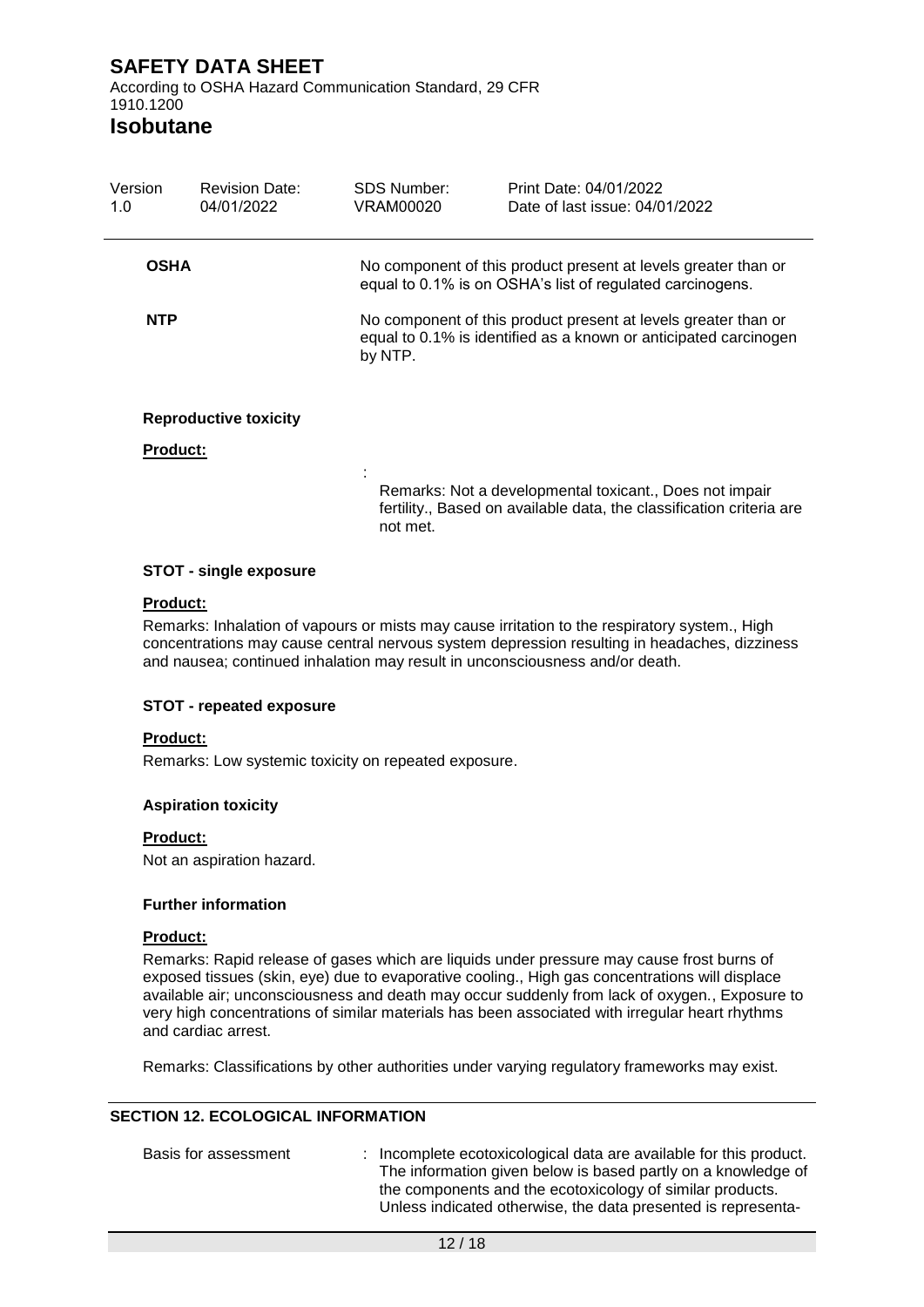According to OSHA Hazard Communication Standard, 29 CFR 1910.1200

| Version<br>1.0 | <b>Revision Date:</b><br>04/01/2022                                              |   | <b>SDS Number:</b><br>VRAM00020                          | Print Date: 04/01/2022<br>Date of last issue: 04/01/2022                                                                                                                                                                                              |
|----------------|----------------------------------------------------------------------------------|---|----------------------------------------------------------|-------------------------------------------------------------------------------------------------------------------------------------------------------------------------------------------------------------------------------------------------------|
|                |                                                                                  |   | ponent(s).                                               | tive of the product as a whole, rather than for individual com-<br>Physical properties indicate that petroleum gases will rapidly<br>volatilise from the aquatic environment and that acute and<br>chronic effects would not be observed in practice. |
|                | <b>Ecotoxicity</b>                                                               |   |                                                          |                                                                                                                                                                                                                                                       |
|                | Product:<br>Toxicity to fish (Acute toxici-<br>ty)                               |   | Remarks: LL/EL/IL50 > 100 mg/l<br>Practically non toxic: | Based on available data, the classification criteria are not met.                                                                                                                                                                                     |
|                | Toxicity to daphnia and other :<br>aquatic invertebrates (Acute<br>toxicity)     |   | Remarks: LL/EL/IL50 > 100 mg/l<br>Practically non toxic: | Based on available data, the classification criteria are not met.                                                                                                                                                                                     |
|                | Toxicity to algae (Acute tox-<br>icity)                                          |   | Remarks: LL/EL/IL50 > 100 mg/l<br>Practically non toxic: | Based on available data, the classification criteria are not met.                                                                                                                                                                                     |
|                | Toxicity to fish (Chronic tox-<br>icity)                                         |   | Remarks: Data not available                              |                                                                                                                                                                                                                                                       |
|                | Toxicity to daphnia and other :<br>aquatic invertebrates (Chron-<br>ic toxicity) |   | Remarks: Data not available                              |                                                                                                                                                                                                                                                       |
|                | Toxicity to microorganisms<br>(Acute toxicity)                                   | ÷ | Remarks: LL/EL/IL50 > 100 mg/l<br>Practically non toxic: | Based on available data, the classification criteria are not met.                                                                                                                                                                                     |
|                | <b>Persistence and degradability</b>                                             |   |                                                          |                                                                                                                                                                                                                                                       |
|                | Product:                                                                         |   |                                                          |                                                                                                                                                                                                                                                       |
|                | Biodegradability                                                                 |   | Readily biodegradable.                                   | Remarks: Oxidises rapidly by photo-chemical reactions in air.                                                                                                                                                                                         |
|                | <b>Bioaccumulative potential</b>                                                 |   |                                                          |                                                                                                                                                                                                                                                       |
|                | <b>Product:</b>                                                                  |   |                                                          |                                                                                                                                                                                                                                                       |
|                | Bioaccumulation                                                                  |   |                                                          | Remarks: Does not bioaccumulate significantly.                                                                                                                                                                                                        |
|                | <b>Mobility in soil</b>                                                          |   |                                                          |                                                                                                                                                                                                                                                       |
|                | Product:                                                                         |   |                                                          |                                                                                                                                                                                                                                                       |
|                | Mobility                                                                         |   |                                                          | Remarks: Because of their extreme volatility, air is the only<br>environmental compartment that hydrocarbon gases will be                                                                                                                             |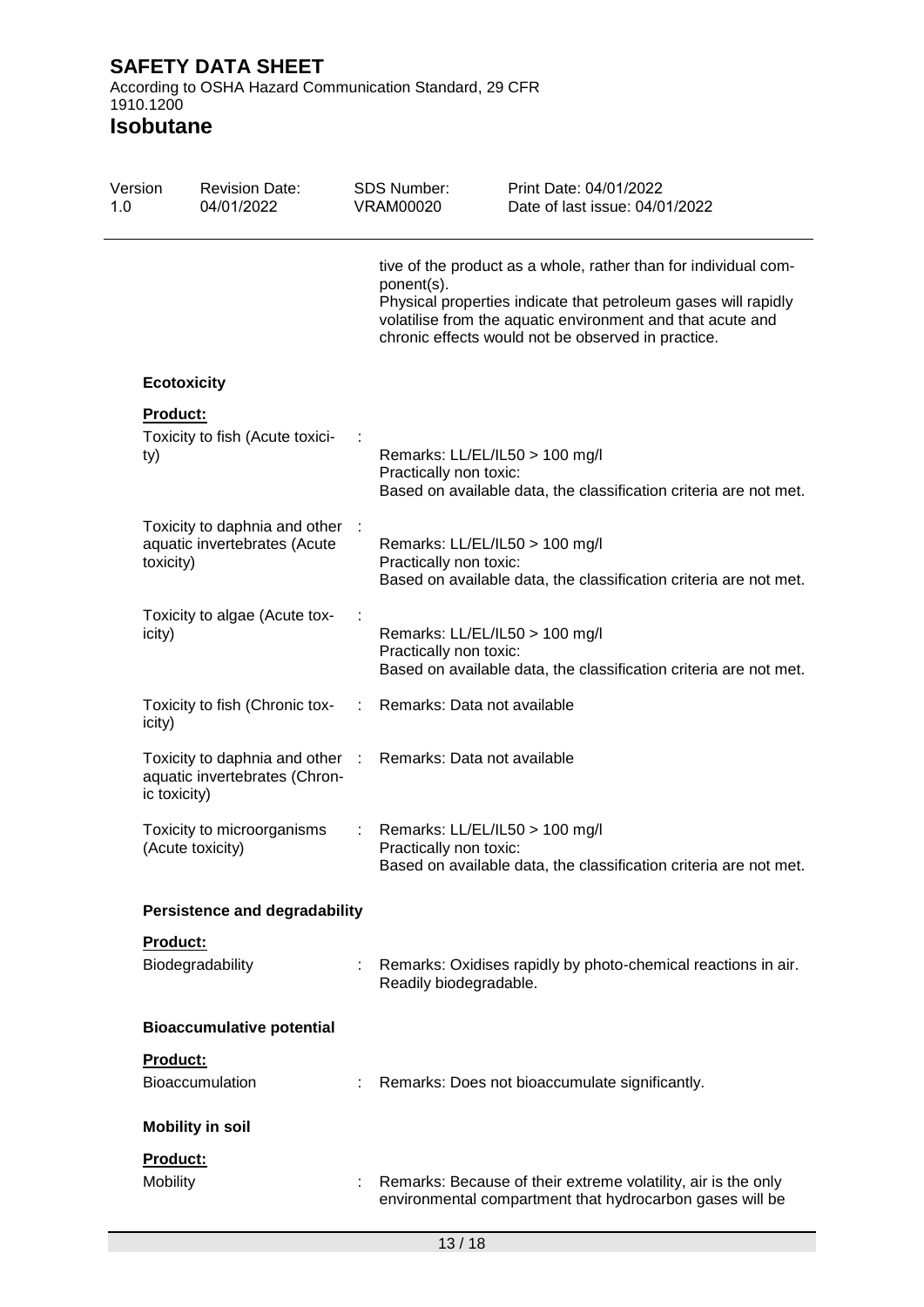1.0

1910.1200 **Isobutane**

## Version Revision Date: 04/01/2022 SDS Number: VRAM00020 Print Date: 04/01/2022 Date of last issue: 04/01/2022 found. **Other adverse effects Product:** Additional ecological infor- : In view of the high rate of loss from solution, the product is mation unlikely to pose a significant hazard to aquatic life.

## **SECTION 13. DISPOSAL CONSIDERATIONS**

| <b>Disposal methods</b>             |                                                                                                                                                                                                                                                                                                                                                                                                                                                                                                                                                                                                                                                                                                                                                                                                                             |
|-------------------------------------|-----------------------------------------------------------------------------------------------------------------------------------------------------------------------------------------------------------------------------------------------------------------------------------------------------------------------------------------------------------------------------------------------------------------------------------------------------------------------------------------------------------------------------------------------------------------------------------------------------------------------------------------------------------------------------------------------------------------------------------------------------------------------------------------------------------------------------|
| Waste from residues<br>÷.           | It is the responsibility of the waste generator to determine the<br>toxicity and physical properties of the material generated to<br>determine the proper waste classification and disposal meth-<br>ods in compliance with applicable regulations.<br>Waste arising from a spillage or tank cleaning should be dis-<br>posed of in accordance with prevailing regulations, preferably<br>to a recognised collector or contractor. The competence of the<br>collector or contractor should be established beforehand.<br>Do not dispose into the environment, in drains or in water<br>courses<br>Given the nature and uses of this product, the need for dis-<br>posal seldom arises. If necessary, dispose by controlled com-<br>bustion in purpose-designed equipment. If this is not possible,<br>contact the supplier. |
| Contaminated packaging              | Drain container thoroughly.<br>After draining, vent in a safe place away from sparks and fire.<br>Residues may cause an explosion hazard.<br>Do not pollute the soil, water or environment with the waste<br>container.<br>Return part-used or empty cylinders to the supplier.<br>For tanks seek specialist advice from suppliers.<br>Dispose in accordance with prevailing regulations, preferably<br>to a recognized collector or contractor. The competence of<br>the collector or contractor should be established beforehand.                                                                                                                                                                                                                                                                                         |
| <b>Local legislation</b><br>Remarks | Disposal should be in accordance with applicable regional,<br>national, and local laws and regulations.<br>Local regulations may be more stringent than regional or na-<br>tional requirements and must be complied with.                                                                                                                                                                                                                                                                                                                                                                                                                                                                                                                                                                                                   |

## **SECTION 14. TRANSPORT INFORMATION**

| <b>National Regulations</b> |                                                                       |  |  |  |
|-----------------------------|-----------------------------------------------------------------------|--|--|--|
|                             | US Department of Transportation Classification (49 CFR Parts 171-180) |  |  |  |
| UN/ID/NA number             | $\pm$ UN 1965                                                         |  |  |  |
| Proper shipping name        | : HYDROCARBON GAS MIXTURE, LIQUEFIED, N.O.S.                          |  |  |  |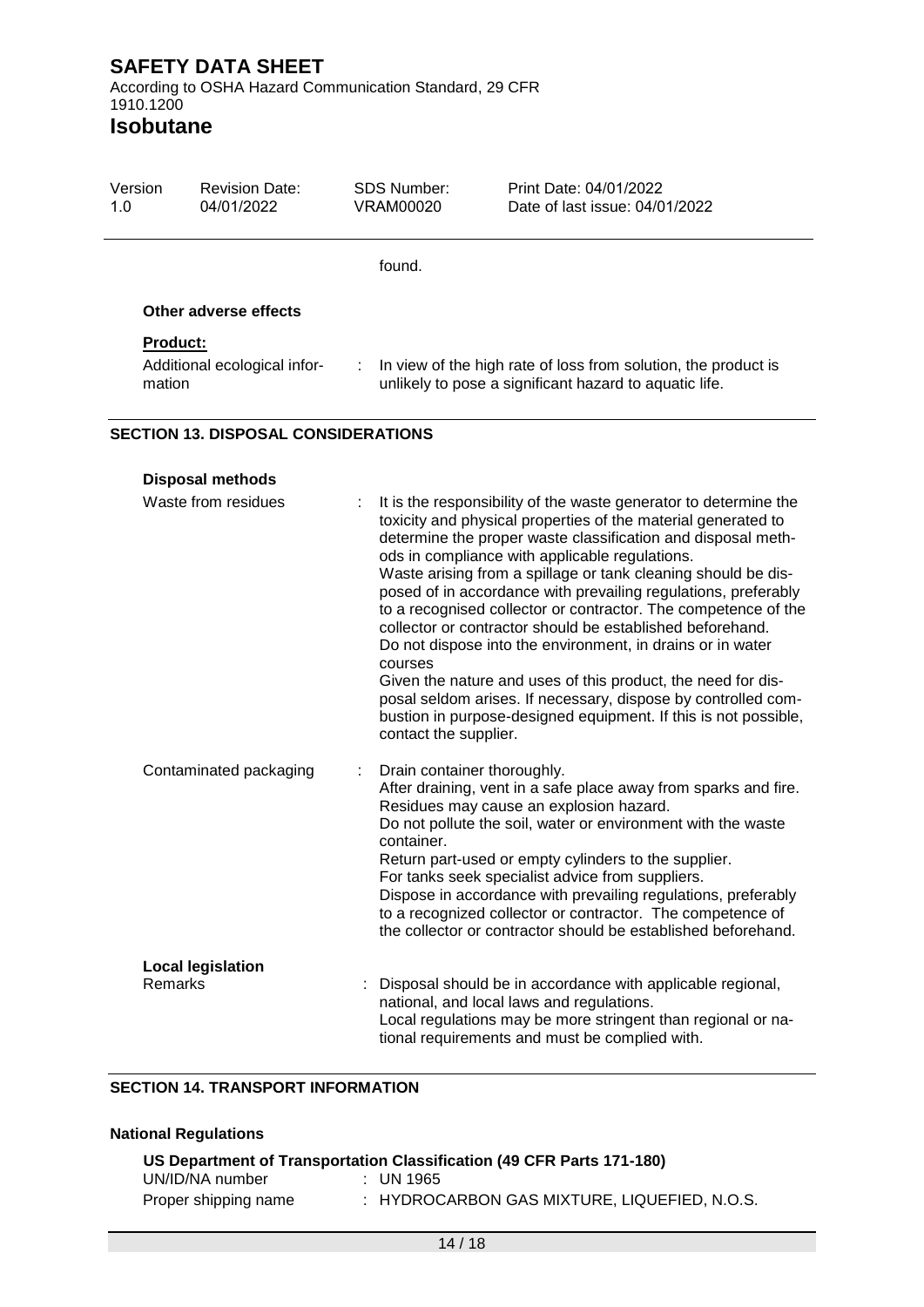According to OSHA Hazard Communication Standard, 29 CFR 1910.1200

## **Isobutane**

| Version<br><b>Revision Date:</b><br>04/01/2022<br>1.0                                                         |                                                                       | SDS Number:<br>VRAM00020                                                          | Print Date: 04/01/2022<br>Date of last issue: 04/01/2022 |
|---------------------------------------------------------------------------------------------------------------|-----------------------------------------------------------------------|-----------------------------------------------------------------------------------|----------------------------------------------------------|
| Class<br>Labels<br><b>ERG Code</b>                                                                            | Packing group<br>Marine pollutant<br><b>International Regulations</b> | (Isobutane)<br>: 2.1<br>: Not Assigned<br>$\therefore$ 2.1<br>: 115<br>: no       |                                                          |
| <b>IATA-DGR</b><br>UN/ID No.<br>Proper shipping name<br>Class<br>Packing group<br>Labels                      |                                                                       | $:$ UN 1965<br>(Isobutane)<br>$\therefore$ 2.1<br>: Not Assigned<br>: 2.1         | : HYDROCARBON GAS MIXTURE, LIQUEFIED, N.O.S.             |
| <b>IMDG-Code</b><br>UN number<br>Proper shipping name<br>Class<br>Packing group<br>Labels<br>Marine pollutant |                                                                       | $:$ UN 1965<br>(Isobutane)<br>: 2.1<br>: Not Assigned<br>$\therefore$ 2.1<br>: no | : HYDROCARBON GAS MIXTURE, LIQUEFIED, N.O.S.             |

### **Transport in bulk according to Annex II of MARPOL 73/78 and the IBC Code**

Not applicable for product as supplied. MARPOL Annex 1 rules apply for bulk shipments by sea.

#### **Special precautions for user**

Remarks : Special Precautions: Refer to Chapter 7, Handling & Storage, for special precautions which a user needs to be aware of or needs to comply with in connection with transport.

### **SECTION 15. REGULATORY INFORMATION**

### **EPCRA - Emergency Planning and Community Right-to-Know Act**

#### **CERCLA Reportable Quantity**

| <b>Components</b> | CAS-No. |       | Component RQ   Calculated product RQ |
|-------------------|---------|-------|--------------------------------------|
|                   |         | (lbs) | (lbs)                                |
| Isobutane         | 75-28-5 | 100   | 100                                  |

\*: Vertex HSSE classifies this material as an "oil" under the CERCLA Petroleum Exclusion, therefore re-leases to the environment are not reportable under CERCLA., The components with RQs are given for information.

### **SARA 304 Extremely Hazardous Substances Reportable Quantity**

This material does not contain any components with a section 304 EHS RQ.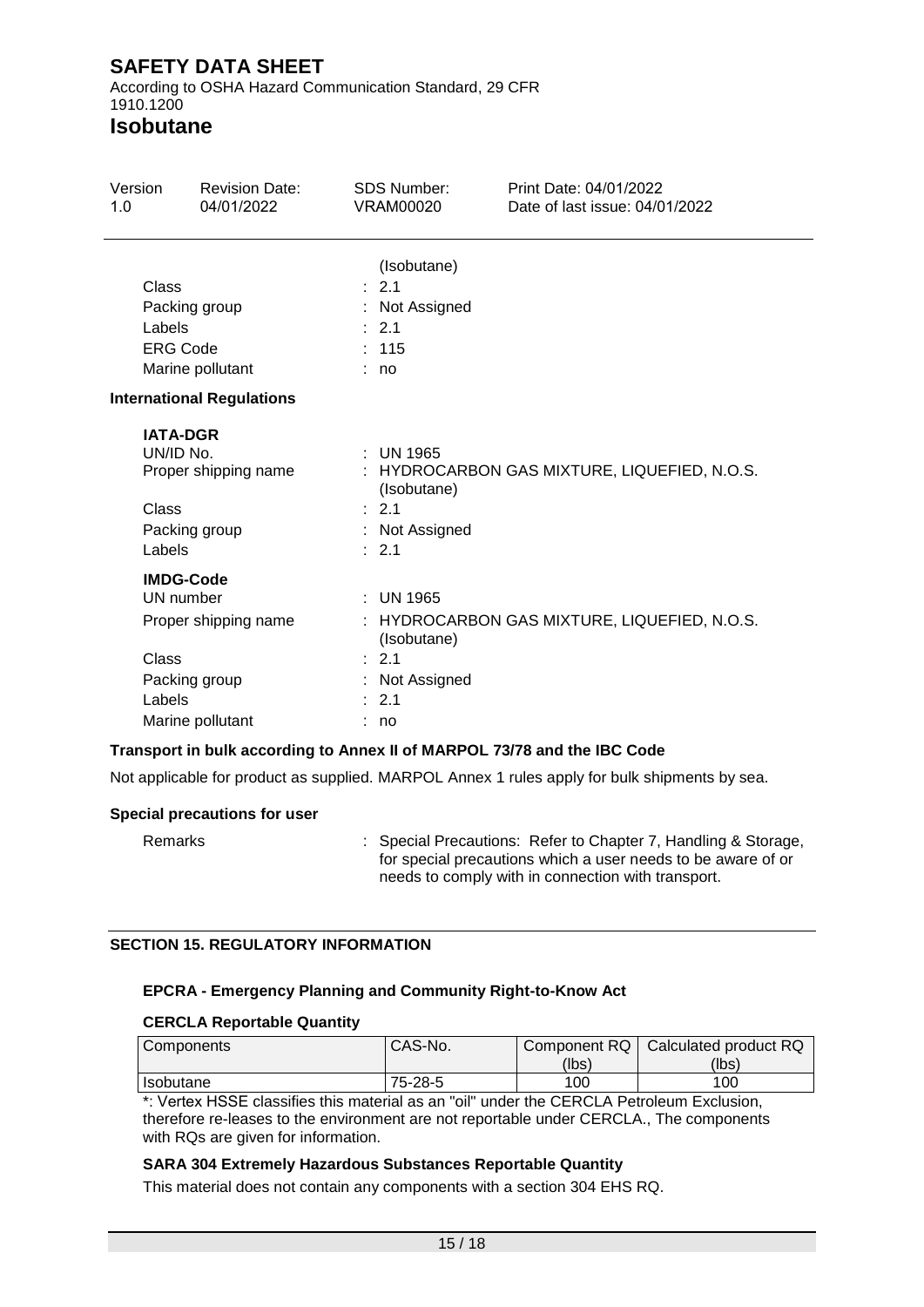| Version | <b>Revision Date:</b> | SDS Number: | Print Date: 04/01/2022         |
|---------|-----------------------|-------------|--------------------------------|
| 1.0     | 04/01/2022            | VRAM00020   | Date of last issue: 04/01/2022 |

#### **SARA 302 Extremely Hazardous Substances Threshold Planning Quantity**

This material does not contain any components with a section 302 EHS TPQ.

| SARA 311/312 Hazards | Flammable (gases, aerosols, liquids, or solids)<br>Gases under pressure                                                                                                                 |
|----------------------|-----------------------------------------------------------------------------------------------------------------------------------------------------------------------------------------|
| <b>SARA 313</b>      | This material does not contain any chemical components with<br>known CAS numbers that exceed the threshold (De Minimis)<br>reporting levels established by SARA Title III, Section 313. |

#### **Clean Water Act**

This product does not contain any Hazardous Chemicals listed under the U.S. CleanWater Act, Section 311, Table 117.3.

#### **US State Regulations**

### **Pennsylvania Right To Know**

| <b>Isobutane</b> | 75-28-5  |
|------------------|----------|
| butane           | 106-97-8 |
| propane          | 74-98-6  |

#### **California Prop. 65**

This product does not contain any chemicals known to State of California to cause cancer, birth defects, or any other reproductive harm.

#### **California List of Hazardous Substances**

butane 106-97-8

### **Other regulations:**

The regulatory information is not intended to be comprehensive. Other regulations may apply to this material.

#### **The components of this product are reported in the following inventories:**

| EINECS/ELINCS/EC | : All components listed. |
|------------------|--------------------------|
| DSL              | All components listed.   |
| <b>TSCA</b>      | All components listed.   |
| AIIC             | All components listed.   |
| <b>PICCS</b>     | All components listed.   |

#### **SECTION 16. OTHER INFORMATION**

#### **Further information**

NFPA Rating (Health, Fire, Reac-1, 4, 0 tivity)

#### **Full text of other abbreviations**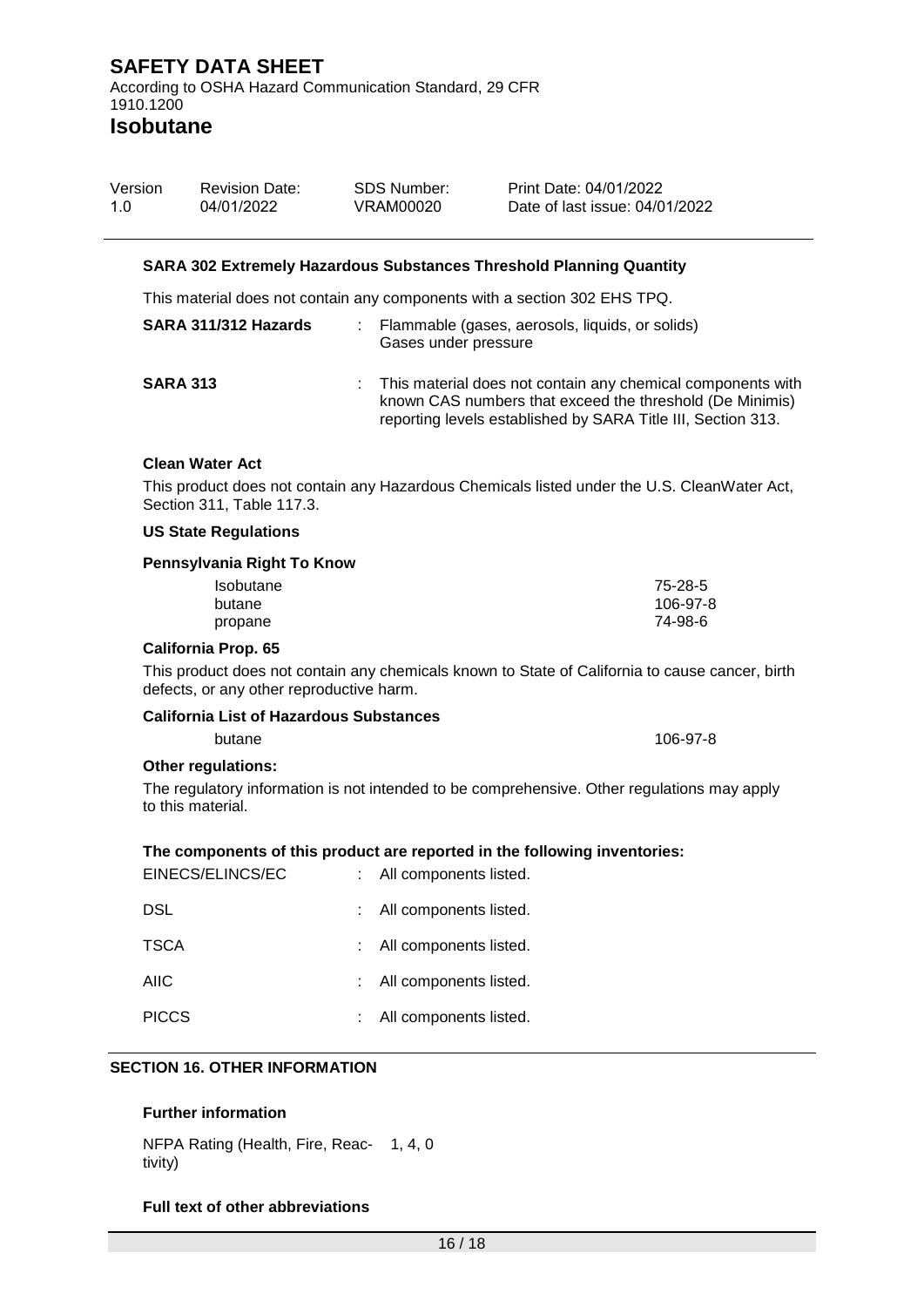According to OSHA Hazard Communication Standard, 29 CFR 1910.1200

| Version<br>1.0                                                                                  | <b>Revision Date:</b><br>04/01/2022 | SDS Number:<br><b>VRAM00020</b> |                                                                                                                                                                                                                                                                                                                                                                   | Print Date: 04/01/2022<br>Date of last issue: 04/01/2022                                                                                                                                                                                                                                                                                                                                                                                                                                                                                                                                                                                                                                                                                                                                                                                                                                                                                                                                                                                                                                                                                                                                                                                                                                                                                                                                                                                                                                                                                                                                                           |  |
|-------------------------------------------------------------------------------------------------|-------------------------------------|---------------------------------|-------------------------------------------------------------------------------------------------------------------------------------------------------------------------------------------------------------------------------------------------------------------------------------------------------------------------------------------------------------------|--------------------------------------------------------------------------------------------------------------------------------------------------------------------------------------------------------------------------------------------------------------------------------------------------------------------------------------------------------------------------------------------------------------------------------------------------------------------------------------------------------------------------------------------------------------------------------------------------------------------------------------------------------------------------------------------------------------------------------------------------------------------------------------------------------------------------------------------------------------------------------------------------------------------------------------------------------------------------------------------------------------------------------------------------------------------------------------------------------------------------------------------------------------------------------------------------------------------------------------------------------------------------------------------------------------------------------------------------------------------------------------------------------------------------------------------------------------------------------------------------------------------------------------------------------------------------------------------------------------------|--|
| <b>ACGIH</b><br>OSHA Z-1<br><b>ACGIH / STEL</b><br>OSHA Z-1 / TWA<br>Abbreviations and Acronyms |                                     |                                 | USA. ACGIH Threshold Limit Values (TLV)<br>USA. Occupational Exposure Limits (OSHA) - Table Z-1 Lim-<br>its for Air Contaminants<br>Short-term exposure limit<br>8-hour time weighted average<br>: The standard abbreviations and acronyms used in this docu-<br>ment can be looked up in reference literature (e.g. scientific<br>dictionaries) and/or websites. |                                                                                                                                                                                                                                                                                                                                                                                                                                                                                                                                                                                                                                                                                                                                                                                                                                                                                                                                                                                                                                                                                                                                                                                                                                                                                                                                                                                                                                                                                                                                                                                                                    |  |
|                                                                                                 |                                     |                                 | Hygienists<br>COC = Cleveland Open-Cup<br>$EC = European Commission$<br>gy Of Chemicals<br><b>Chemical Substances</b><br>EL50 = Effective Loading fifty<br>Inventory<br>EWC = European Waste Code<br>Labelling of Chemicals<br>IL50 = Inhibitory Level fifty<br>$LL50 = Lethal$ Loading fifty<br>Pollution From Ships                                             | ACGIH = American Conference of Governmental Industrial<br>ADR = European Agreement concerning the International<br>Carriage of Dangerous Goods by Road<br>AICS = Australian Inventory of Chemical Substances<br>ASTM = American Society for Testing and Materials<br>BEL = Biological exposure limits<br>BTEX = Benzene, Toluene, Ethylbenzene, Xylenes<br>CAS = Chemical Abstracts Service<br>CEFIC = European Chemical Industry Council<br>CLP = Classification Packaging and Labelling<br>DIN = Deutsches Institut fur Normung<br>DMEL = Derived Minimal Effect Level<br>DNEL = Derived No Effect Level<br>DSL = Canada Domestic Substance List<br>EC50 = Effective Concentration fifty<br>ECETOC = European Center on Ecotoxicology and Toxicolo-<br>ECHA = European Chemicals Agency<br>EINECS = The European Inventory of Existing Commercial<br><b>ENCS</b> = Japanese Existing and New Chemical Substances<br>GHS = Globally Harmonised System of Classification and<br>IARC = International Agency for Research on Cancer<br>IATA = International Air Transport Association<br>IC50 = Inhibitory Concentration fifty<br><b>IMDG</b> = International Maritime Dangerous Goods<br>INV = Chinese Chemicals Inventory<br>IP346 = Institute of Petroleum test method $N^{\circ}$ 346 for the<br>determination of polycyclic aromatics DMSO-extractables<br>KECI = Korea Existing Chemicals Inventory<br>LC50 = Lethal Concentration fifty<br>$LD50 = Lethal Does fifty per cent.$<br>LL/EL/IL = Lethal Loading/Effective Loading/Inhibitory loading<br>MARPOL = International Convention for the Prevention of |  |